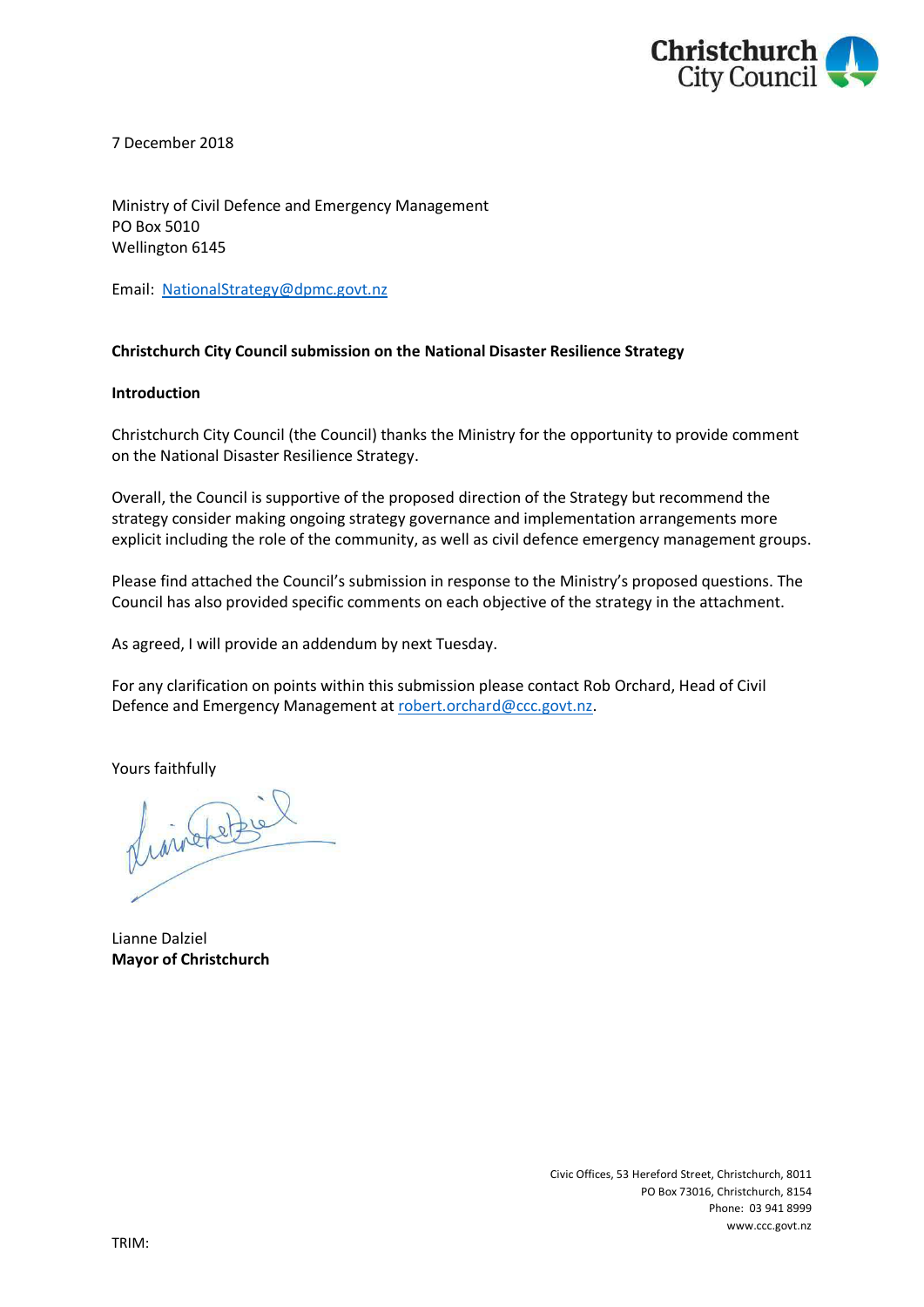

# **Christchurch City Council Submission**

|    | <b>Consultation Question</b> | <b>Council comment</b>                                                                                                                                                                                                                                                                                                                                                                                                                                                                                                                                                                                                                             | <b>Council recommendations</b>  |
|----|------------------------------|----------------------------------------------------------------------------------------------------------------------------------------------------------------------------------------------------------------------------------------------------------------------------------------------------------------------------------------------------------------------------------------------------------------------------------------------------------------------------------------------------------------------------------------------------------------------------------------------------------------------------------------------------|---------------------------------|
| 1. | Do you agree with the        | Whilst CCC welcomes and celebrates the aspirational targets of the strategy, it does                                                                                                                                                                                                                                                                                                                                                                                                                                                                                                                                                               | Ensure that this strategy is    |
|    | purpose, vision and goal     | need to be reinforced with a detailed implementation plan that compliments the                                                                                                                                                                                                                                                                                                                                                                                                                                                                                                                                                                     | capable of translating into     |
|    | of the proposed strategy?    | outcomes of the minister's response to the TAG review, the National Plan and also the                                                                                                                                                                                                                                                                                                                                                                                                                                                                                                                                                              | action by cascading items of    |
|    | If not, which of these do    | Group CDEM plan.                                                                                                                                                                                                                                                                                                                                                                                                                                                                                                                                                                                                                                   | critical importance through the |
|    | you disagree with and        |                                                                                                                                                                                                                                                                                                                                                                                                                                                                                                                                                                                                                                                    | National CDEM Plan and also     |
|    | what changes would you       | It cannot be a 10 year plan either - it needs to be reviewed in 2021, with a view to                                                                                                                                                                                                                                                                                                                                                                                                                                                                                                                                                               | the Group CDEM plans.           |
|    | suggest? We would also       | having another plan in place in 2025.                                                                                                                                                                                                                                                                                                                                                                                                                                                                                                                                                                                                              |                                 |
|    | appreciate your views if     |                                                                                                                                                                                                                                                                                                                                                                                                                                                                                                                                                                                                                                                    |                                 |
|    | you do agree with these      | We have the following specific comments on the purpose, vision and goals of the                                                                                                                                                                                                                                                                                                                                                                                                                                                                                                                                                                    |                                 |
|    | factors.                     | proposed strategy:                                                                                                                                                                                                                                                                                                                                                                                                                                                                                                                                                                                                                                 |                                 |
|    |                              | <b>Purpose</b><br>The purpose of the strategy isn't clear enough and could be more explicit. For<br>example:<br>The draft strategy document states that the purpose is to "outline the vision<br>and long term goals for CDEM in New Zealand" however the purpose also<br>refers strongly to the CDEM Act e.g. the six bullet points in s1.1 are a truncated<br>version of the Act's purpose.<br>The purpose might be better expressed as "To enable (or give effect" to the<br>purpose of the Act."<br><b>Vision</b><br>The vision could be more closely aligned to giving effect to the CDEM Act if that is the<br>intent of the draft strategy. |                                 |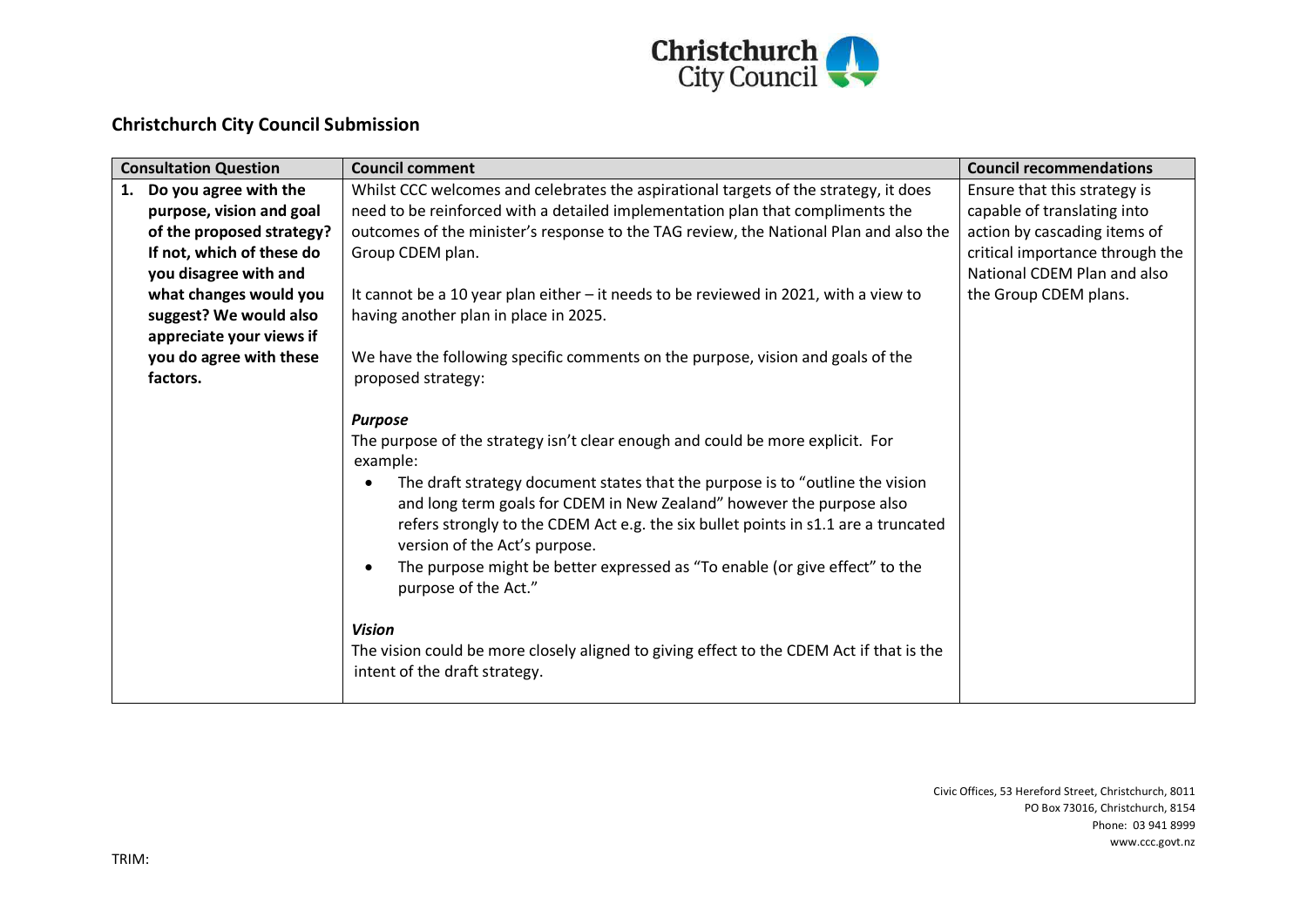| It would be possible to read this Strategy and not realise that it replaces the National                                                                                                                                                                                                                                                                                                                                                                                                                                                                                                                                                                                                                                                                                                                                                                                   |  |
|----------------------------------------------------------------------------------------------------------------------------------------------------------------------------------------------------------------------------------------------------------------------------------------------------------------------------------------------------------------------------------------------------------------------------------------------------------------------------------------------------------------------------------------------------------------------------------------------------------------------------------------------------------------------------------------------------------------------------------------------------------------------------------------------------------------------------------------------------------------------------|--|
| Emergency Management Strategy as required by the CDEM Act 2002. It is usual to                                                                                                                                                                                                                                                                                                                                                                                                                                                                                                                                                                                                                                                                                                                                                                                             |  |
| look at what it is replacing, because it could be given more context.                                                                                                                                                                                                                                                                                                                                                                                                                                                                                                                                                                                                                                                                                                                                                                                                      |  |
| The tagline on page 9 "Our Vision" is very broad so does not help to clarify the focus<br>of the strategy. For example:<br>'Safe' is a very broad term, i.e. safe from what: crime, vehicle accidents,<br>disease, natural hazards?.<br>Delivering 'prosperity' is not a component of the draft strategy and may be<br>$\bullet$<br>better addressed with in other national strategies.<br>We agree with the alignment of this draft strategy with the Living Standards<br>$\bullet$<br>Framework including risk and resilience across all 4 Capitals (section 2.2).                                                                                                                                                                                                                                                                                                       |  |
| However, the strategy should address the linkages and interconnectedness of                                                                                                                                                                                                                                                                                                                                                                                                                                                                                                                                                                                                                                                                                                                                                                                                |  |
| all the capitals to avoid cultural matters such as heritage can be treated as a<br>non-essential.                                                                                                                                                                                                                                                                                                                                                                                                                                                                                                                                                                                                                                                                                                                                                                          |  |
| <b>Goals</b>                                                                                                                                                                                                                                                                                                                                                                                                                                                                                                                                                                                                                                                                                                                                                                                                                                                               |  |
| The goal as currently worded is too "abstract". It puts resilience as the<br>destination however the strategy and the creation of a resilient New Zealand is<br>more about the journey. We suggest rewording and using language from within<br>the strategy. e.g. "Create a nation that understands risk and is better prepared<br>for future challenges" is a bit more intuitive.<br>Cultural heritage should also be recognised as being vital to our local<br>community identity. Heritage comes into the natural and built environment<br>aspects of resilience. Additionally, moveable heritage (objects and<br>documentation) should be linked to the cultural heritage of the community.<br>Moveable heritage was not recognised or provided for in the aftermath of the<br>Canterbury earthquakes. A broad definition of heritage would assist in this<br>respect. |  |
| We suggest including a role for 'narrative and story-telling' alongside<br>Mataurangi (knowledge and understanding) as 'meaning and feeling' are<br>equally important for encouraging action.                                                                                                                                                                                                                                                                                                                                                                                                                                                                                                                                                                                                                                                                              |  |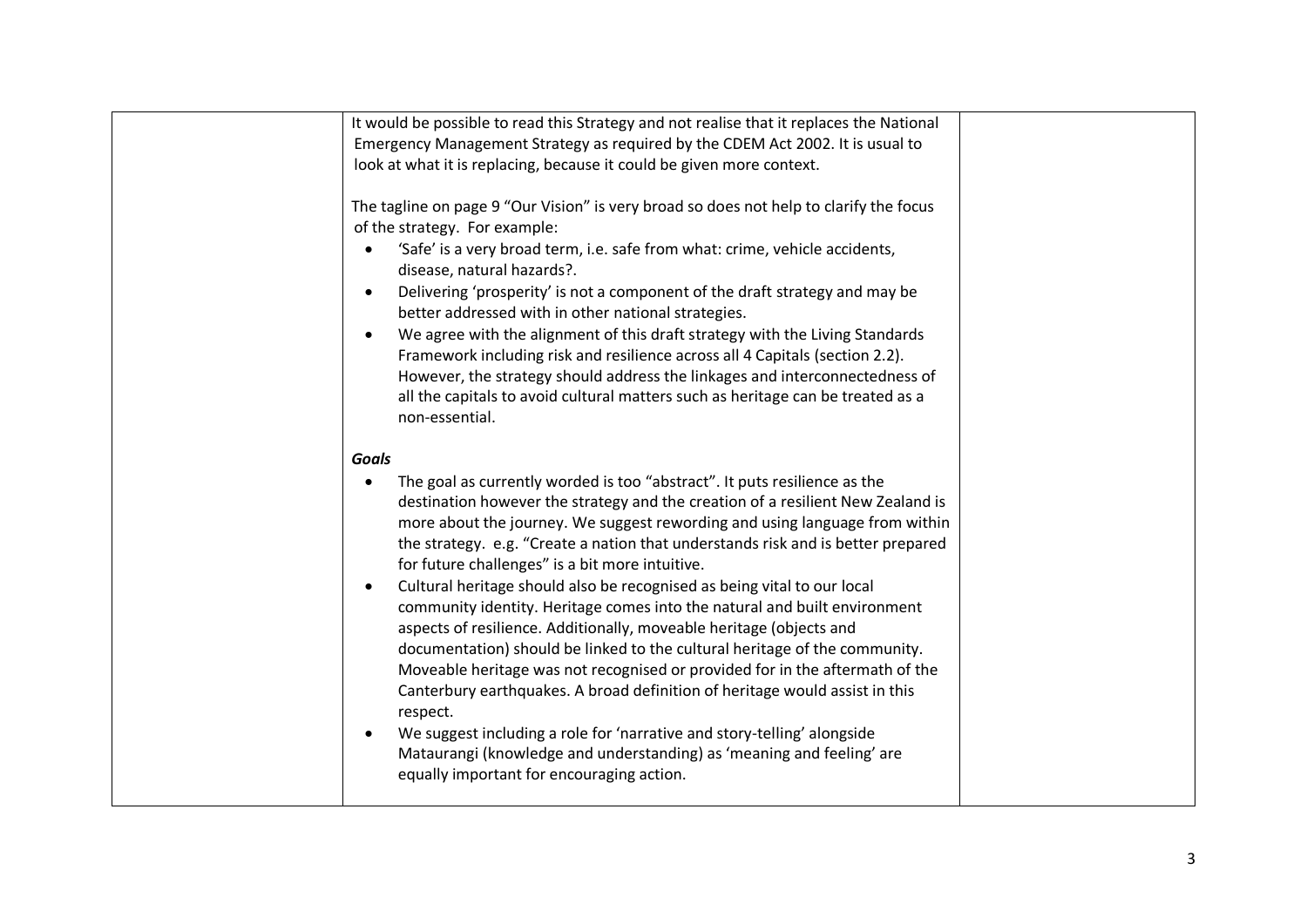| 2.<br>Do you agree with the | The Council agrees with the proposed priorities of the strategy. The priorities of      | That the 'recovery' component    |
|-----------------------------|-----------------------------------------------------------------------------------------|----------------------------------|
| priorities of the proposed  | managing risk, having effective responses to and recovery from emergencies and          | of emergencies is also given     |
| strategy? If not, which of  | strengthening societal resilience, all align with the current 4 Rs approach to          |                                  |
| these do you disagree       | emergency management.                                                                   |                                  |
| with and what changes       |                                                                                         |                                  |
| would you suggest? We       | However, the position adopted on disaster risk reduction seems to be deficit based      |                                  |
| would also appreciate       | rather than strengths based. The focus on reducing exposure and vulnerability is fine,  |                                  |
| your views if you do        | but would be enhanced with an equal focus on building the fourth component, as it is    |                                  |
| agree with these factors.   | described, capacity - defined as the strengths, attributes and resources. This would    |                                  |
|                             | give meaning to what is essentially a collaborative approach across local and central   |                                  |
|                             | government, DRR scientists, planners and experts and the community. There must be       |                                  |
|                             | a much better focus on the community.                                                   |                                  |
|                             |                                                                                         |                                  |
|                             | The Council notes that the Minister's response to the TAG review, and the report        |                                  |
|                             | itself, focuses largely on the 'response' component of emergencies. The 'recovery'      |                                  |
|                             | component should also be given effect through this strategy.                            |                                  |
|                             |                                                                                         |                                  |
|                             | We anticipate that a detailed implementation plan would provide greater clarity on      |                                  |
|                             | how and who will implement these.                                                       |                                  |
| Do you agree with the<br>3. | The Council agrees with the objectives and success factors of the strategy, with        | That the 'recovery' component    |
| objectives and success      | appropriate stretch targets to New Zealand.                                             | of emergencies is also given     |
| factors of the proposed     |                                                                                         | effect to through this strategy. |
| strategy? If not, which of  | The Council notes that the Minister's response to the TAG review, and the report        |                                  |
| these do you disagree       | itself, focuses largely on the 'response' component of emergencies. The 'recovery'      |                                  |
| with and what changes       | component should also be given effect through this strategy.                            |                                  |
| would you suggest? We       |                                                                                         |                                  |
| would also appreciate       | We anticipate that a detailed implementation plan would provide greater clarity on      |                                  |
| your views if you do        | how and who will implement these.                                                       |                                  |
| agree with these factors.   |                                                                                         |                                  |
| Do you agree that a<br>4.   | The Council agrees that a broad range of stakeholders should be involved in the         | Continue to enable territorial   |
| broader range of            | governance of the strategy. It is excellent to see the role for Maori emphasised in the | authorities to manage            |
| stakeholders needs to be    | way the draft suggests.                                                                 | community development            |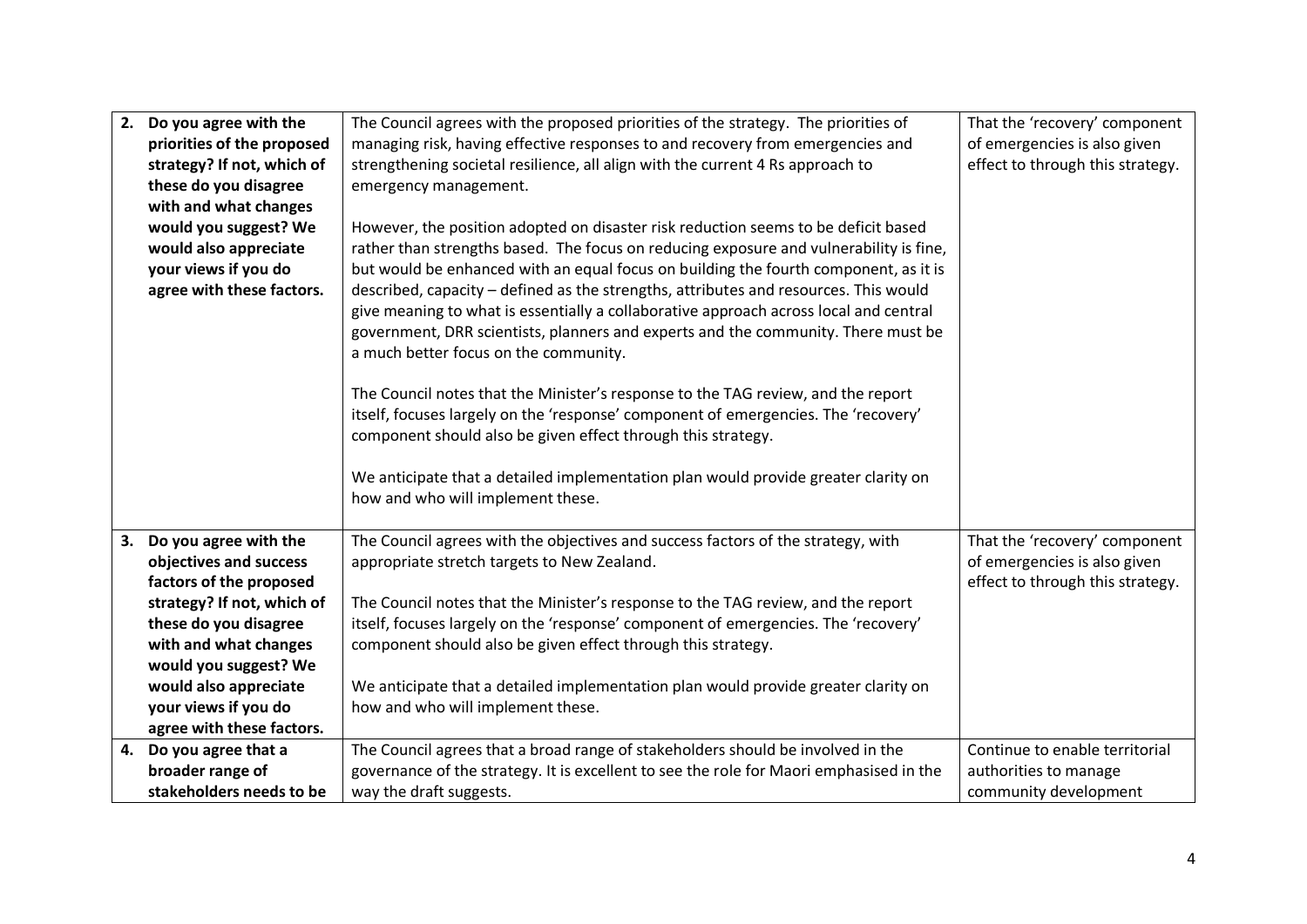|                        | involved in governance of  |                                                                                          | activities, inclusive of         |
|------------------------|----------------------------|------------------------------------------------------------------------------------------|----------------------------------|
|                        | the strategy? If so, what  | The Council considers that community resilience is best discussed/developed at the       | facilitating resilience capacity |
|                        | ideas do you have for      | local level with close cooperation and involvement of all relevant stakeholders. At      | and capability.                  |
| achieving this aim? We |                            | local level this should include the support of existing governance structures at         |                                  |
|                        | would also appreciate      | Community Board level for assistance with monitoring and evaluating required             | Emergency response may need      |
|                        | your views if you disagree | outcomes. Steps need to be taken to identify what is required to support community,      | to be focused at regional level, |
|                        | with this proposition.     | cultural (including heritage), economic and social wellbeing for future events.          | with community resilience and    |
|                        |                            |                                                                                          | development continuing to be     |
|                        |                            | The Council suggests governance and implementation arrangements are made more            | the focus of Councils.           |
|                        |                            | explicit in the strategy. It is unclear in the strategy who is responsible for           |                                  |
|                        |                            | implementation. Particularly, CEG's and Joint committee functions are spelt out in the   | Consider making the              |
|                        |                            | act but their role in the implementation or governance of this strategy isn't clear.     | governance and                   |
|                        |                            |                                                                                          | implementation arrangements      |
|                        |                            | The Council suggests clarifying these matters will provide a better understanding of     | more explicit in the strategy.   |
|                        |                            | how the draft strategy will be implemented.                                              |                                  |
|                        |                            |                                                                                          |                                  |
|                        | 5. Are there particular    | We would like to acknowledge the holistic view of resilience and the need for greater    | None.                            |
|                        | strengths of the proposed  | stakeholder engagement and input. This is particularly so in regards to the broader      |                                  |
|                        | strategy that you would    | whole-of-society risks and the inclusion of Maori principles. The layout is friendly and |                                  |
|                        | like to comment on?        | inviting. The content and imagery is broad enough for other groups (not just CDEM)       |                                  |
|                        |                            | to see their place in the strategy.                                                      |                                  |
|                        | 6. Are there any gaps or   | This new strategy is best viewed as a forward focusing strategy that deals with the      | Consider the use of a National   |
|                        | challenges with the        | environment in which we find ourselves now, and also what future resilience looks        | Risk Agency as an                |
|                        | current national civil     | like in our communities. This requires a much stronger focus on climate change, and      | implementation vehicle.          |
|                        | defence emergency          | the need to achieve a net carbon neutral future. We know we face more severe and         |                                  |
|                        | management strategy        | more frequent major incidents because of climate change and the reference to these       | <b>Ensure that the National</b>  |
|                        | that are not addressed by  | in the future or preparing for the future portrays a lack of urgency. These will happen  | <b>Disaster and Resilience</b>   |
|                        | the proposed strategy?     | every year and in many areas. We need a state of preparedness we have not seen           | Strategy be considered in        |
|                        |                            | before, especially as help from New Zealand will also constantly be required in our      | conjunction with any potential   |
|                        |                            | Pacific neighbours.                                                                      | changes in the 3 Waters          |
|                        |                            |                                                                                          | management. The Council does     |
|                        |                            | The Council suggests the Ministry considers:                                             | not think 3 waters should be     |
|                        |                            | the use of a National Risk Agency as an implementation vehicle.                          |                                  |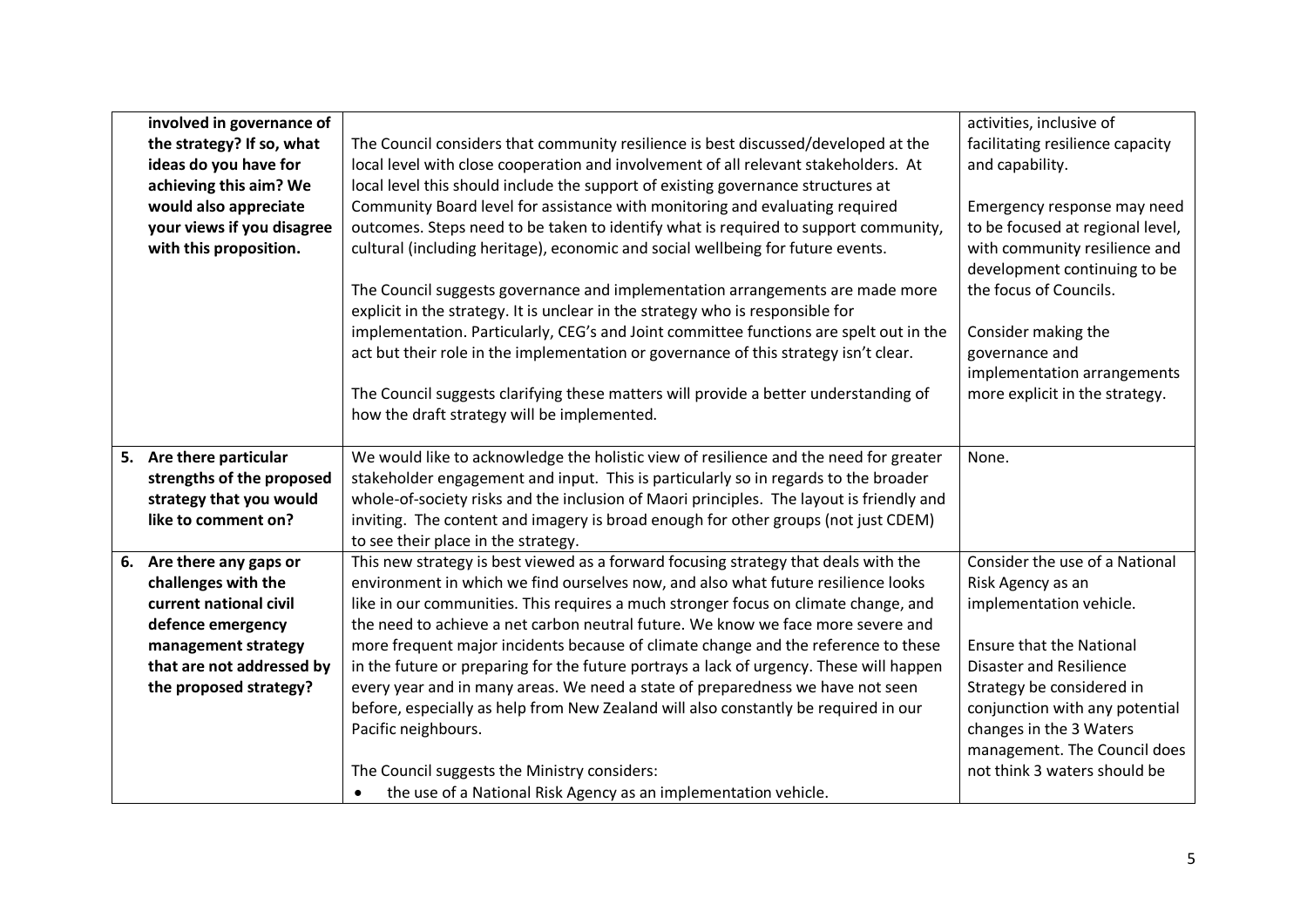|  | If there is a timeframe for which CDEM plans must align with the strategy once it<br>is adopted this could be included as an objective.<br>Both Christchurch & Wellington have joined the 100 Resilient Cities Network<br>pioneered by the Rockefeller Foundation and could assist in the resilience<br>planning component. | separated from the functions<br>of strong local government. |
|--|-----------------------------------------------------------------------------------------------------------------------------------------------------------------------------------------------------------------------------------------------------------------------------------------------------------------------------|-------------------------------------------------------------|
|--|-----------------------------------------------------------------------------------------------------------------------------------------------------------------------------------------------------------------------------------------------------------------------------------------------------------------------------|-------------------------------------------------------------|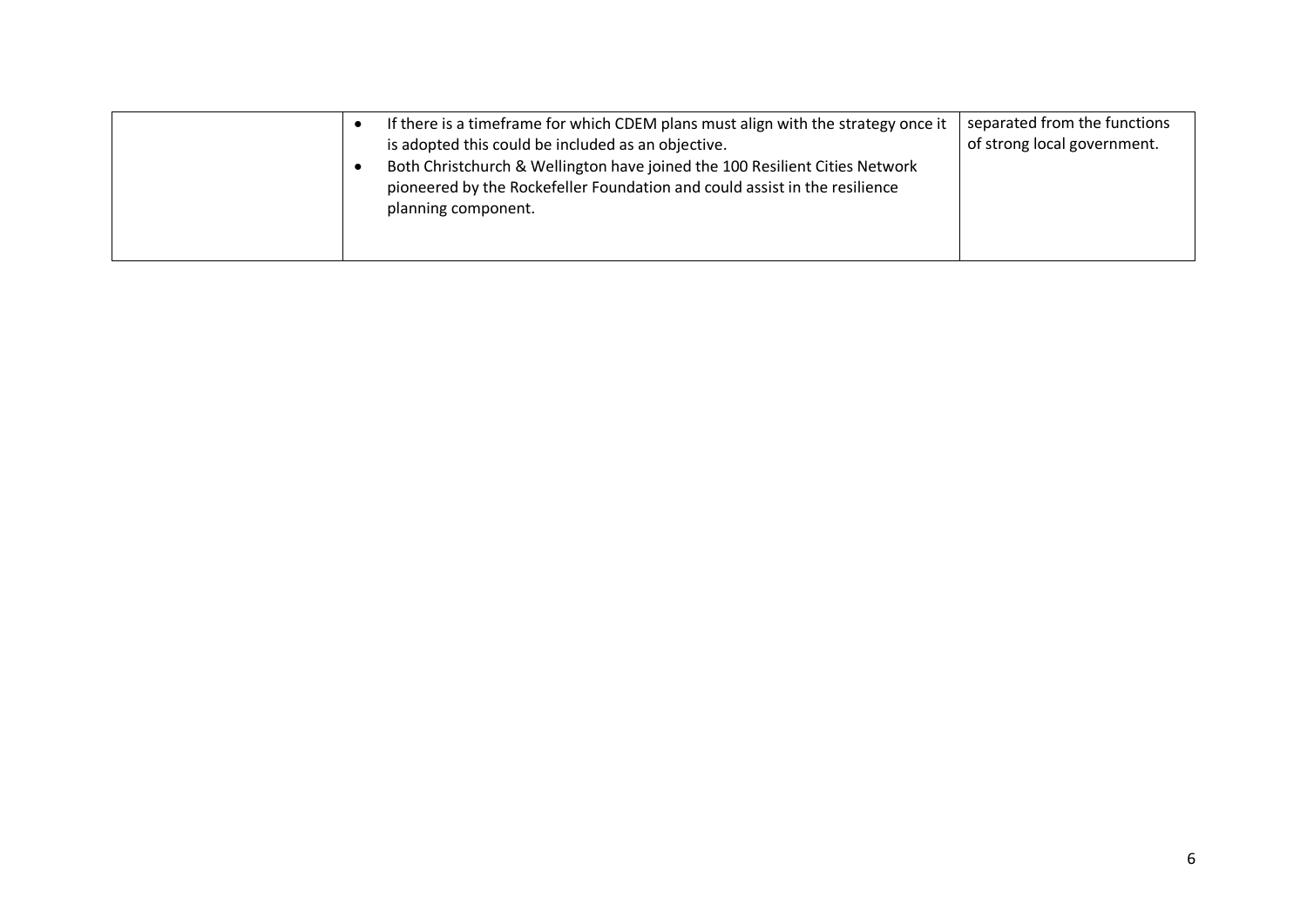## **Christchurch City Council's feedback specific to the objectives of the proposed strategy**

**In each of these we have removed the reference to the target dates, which are based on the Sendai Framework. We are far more advanced than most countries in the world, so have placed a stretch target of 2021, which is the 10th anniversary of the February 2011 earthquake.**

|                         | Chapter 5 Managing Risks, page 24, The six objectives designed to progress the priority of managing risks are at all levels to: |                                            |                                   |                                  |  |
|-------------------------|---------------------------------------------------------------------------------------------------------------------------------|--------------------------------------------|-----------------------------------|----------------------------------|--|
| <b>No</b>               | <b>Objective</b>                                                                                                                | What success looks like                    | <b>Council Comments</b>           | <b>Council Recommendations</b>   |  |
| $\mathbf 1$             | Identify and understand risk                                                                                                    | By 2030, there is an agreed, standardised, | Agree in principle, however       | Bring forward the timeframe to   |  |
|                         | scenarios (including the                                                                                                        | and widely-used methodology for            | consider that New Zealand is in a | 2021 with a report back to the   |  |
|                         | components of hazard,                                                                                                           | assessing disaster risks at a local        | position to be much more          | international conference         |  |
|                         | exposure, vulnerability, and                                                                                                    | government, large organisation, and        | aspirational with the timeframes. | scheduled for that year.         |  |
|                         | capacity), and use this                                                                                                         | central government level. Risks can be     | Risks relating to the built       |                                  |  |
|                         | knowledge to inform                                                                                                             | aggregated and viewed at a national or     | environment could and should      | Enable the Regional CDEM         |  |
|                         | decision-making                                                                                                                 | sub-national level, and the results inform | continue to be managed through    | function to establish 'Disaster' |  |
|                         |                                                                                                                                 | the risk assessment efforts of others.     | appropriate consenting processes  | risks within each regional       |  |
|                         |                                                                                                                                 | <b>Businesses and small</b>                | and resource management as        | boundary and work                |  |
|                         |                                                                                                                                 | organisations can make use of a simplified | required. Specific Disaster risks | collaboratively with all sectors |  |
|                         |                                                                                                                                 | version to assess their own risks, and     | should be identified and managed  | public, private and societal.    |  |
|                         |                                                                                                                                 | make decisions about courses of action.    | through the CDEM function.        |                                  |  |
|                         |                                                                                                                                 |                                            | Ultimately, these risks should be |                                  |  |
|                         |                                                                                                                                 |                                            | identified and managed at the     |                                  |  |
|                         |                                                                                                                                 |                                            | Regional CDEM level in            |                                  |  |
|                         |                                                                                                                                 |                                            | conjunction with individual       |                                  |  |
|                         |                                                                                                                                 |                                            | territorial authority             |                                  |  |
|                         |                                                                                                                                 |                                            | representation along with         |                                  |  |
|                         |                                                                                                                                 |                                            | appropriate industry experts.     |                                  |  |
| $\overline{\mathbf{2}}$ | Put in place organisational                                                                                                     | By 2030, the governance of risk and        | Agree in principle, however       | Bring forward the timeframe to   |  |
|                         | structures and identify                                                                                                         | resilience in NZ is informed by            | consider that New Zealand is in a | 2021 with a report back to the   |  |
|                         | necessary processes to                                                                                                          | multi-sectoral views and participation     | position to be much more          | international conference         |  |
|                         | understand and act on                                                                                                           | including the private sector,              | aspirational with the timeframes. | scheduled for that year.         |  |
|                         | reducing risks                                                                                                                  | civil society, and other community         | At local level this could include |                                  |  |
|                         |                                                                                                                                 | representatives. Progress on risk          | governance at Community Boards    |                                  |  |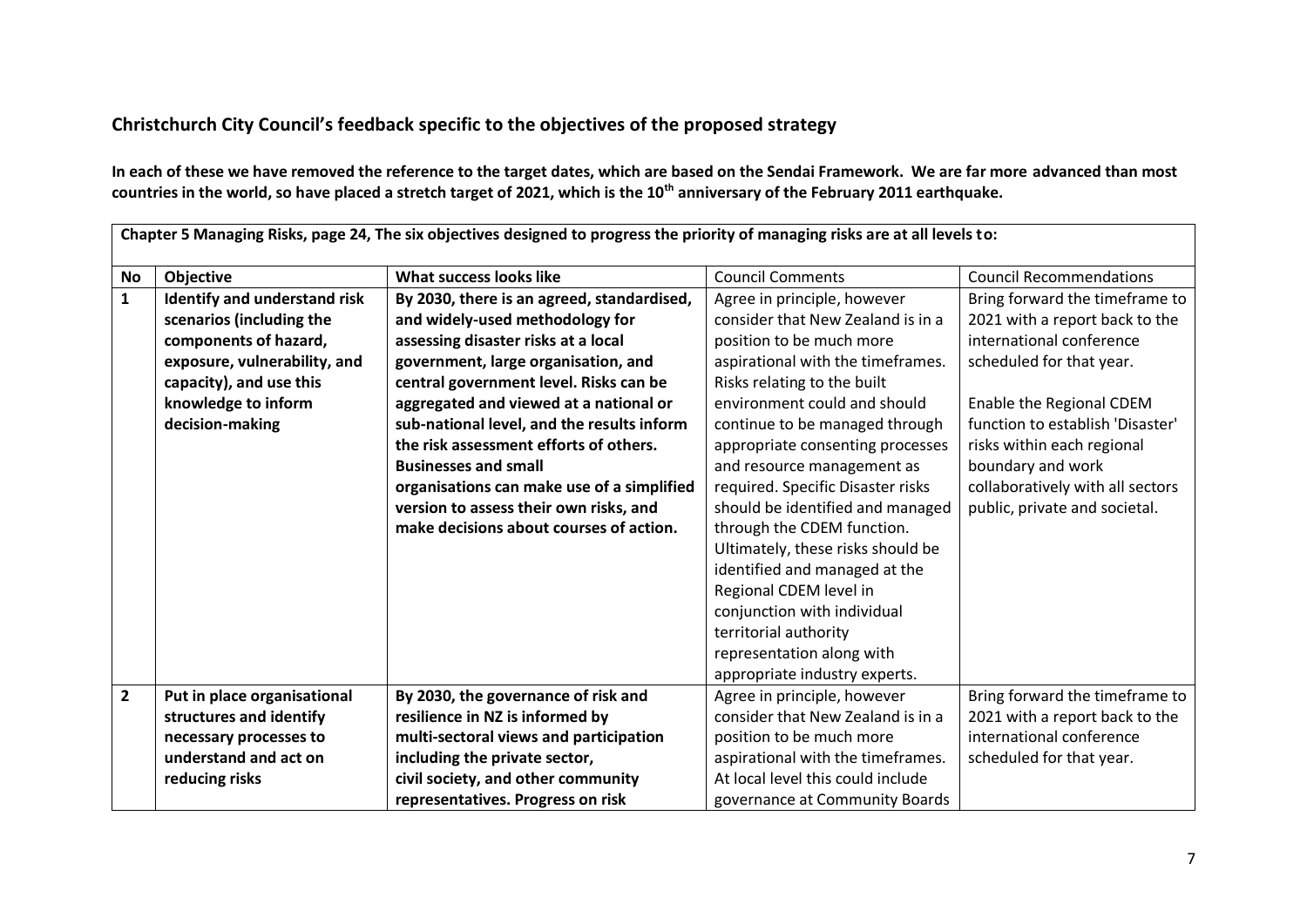|   |                                   | management and towards increased           | for monitoring and evaluating        | This strategy needs to be      |
|---|-----------------------------------|--------------------------------------------|--------------------------------------|--------------------------------|
|   |                                   | resilience is publicly tracked, and        | required outcomes.                   | supported by an in-depth       |
|   |                                   | interventions evaluated for effectiveness. |                                      | implementation plan that       |
|   |                                   |                                            |                                      | complements the minister's     |
|   |                                   |                                            |                                      | response to the TAG review,    |
|   |                                   |                                            |                                      | the National and also the      |
|   |                                   |                                            |                                      | Group CDEM plans.              |
| 3 | <b>Build risk awareness, risk</b> |                                            | Agree in principle, however          | Bring forward the timeframe to |
|   | literacy, and risk                |                                            | consider that New Zealand is in a    | 2021 with a report back to the |
|   | management capability,            |                                            | position to be much more             | international conference       |
|   | including                         |                                            | aspirational with the timeframes.    | scheduled for that year.       |
|   | the ability to assess risk        | By 2030 we have an agreed 'plain English'  |                                      |                                |
|   |                                   | lexicon for risk, including                | This is a highly aspirational target | Provide further clarity        |
|   |                                   | better visual products for describing the  | in regards to the proposed scope     | regarding 'products' and       |
|   |                                   | risk of any situation, hazard, product, or | and will need further clarification  | whether there is already a     |
|   |                                   | process; government agencies and science   | for implementation.                  | recommended system that can    |
|   |                                   | organisations regularly communicate with   |                                      | communicate risks in an        |
|   |                                   | the public about risks in a timely and     |                                      | appropriate format, and one    |
|   |                                   | transparent manner, and in a way that is   |                                      | that can receive feedback from |
|   |                                   | understandable and judged                  |                                      | the public regarding its       |
|   |                                   | effective by the public.                   |                                      | effectiveness.                 |
| 4 | Address gaps in risk reduction    | By 2030 we have had a national             | Agree in principle, however          | Bring forward the timeframe to |
|   | policy (particularly in the light | conversation - including with affected     | consider that New Zealand is in a    | 2021 with a report back to the |
|   | of climate change adaptation)     | and potentially-affected communities -     | position to be much more             | international conference       |
|   |                                   | about how to approach high hazard areas,   | aspirational with the timeframes.    | scheduled for that year.       |
|   |                                   | and we have a system level-response        |                                      |                                |
|   |                                   | (including central and local government)   | <b>Natural Hazard Coordination</b>   | Enable CDEM Groups to          |
|   |                                   | with aligned regulatory and                | Groups at regional level could       | facilitate the conversation    |
|   |                                   | funding/financing                          | provide the forum from which         | between regional and local.    |
|   |                                   | policies in place.                         | regional alignment regarding         | This strategy needs to be      |
|   |                                   |                                            | regulation and financing could be    | supported by an in-depth       |
|   |                                   |                                            | addressed.                           | implementation plan that       |
|   |                                   |                                            |                                      | complements the minister's     |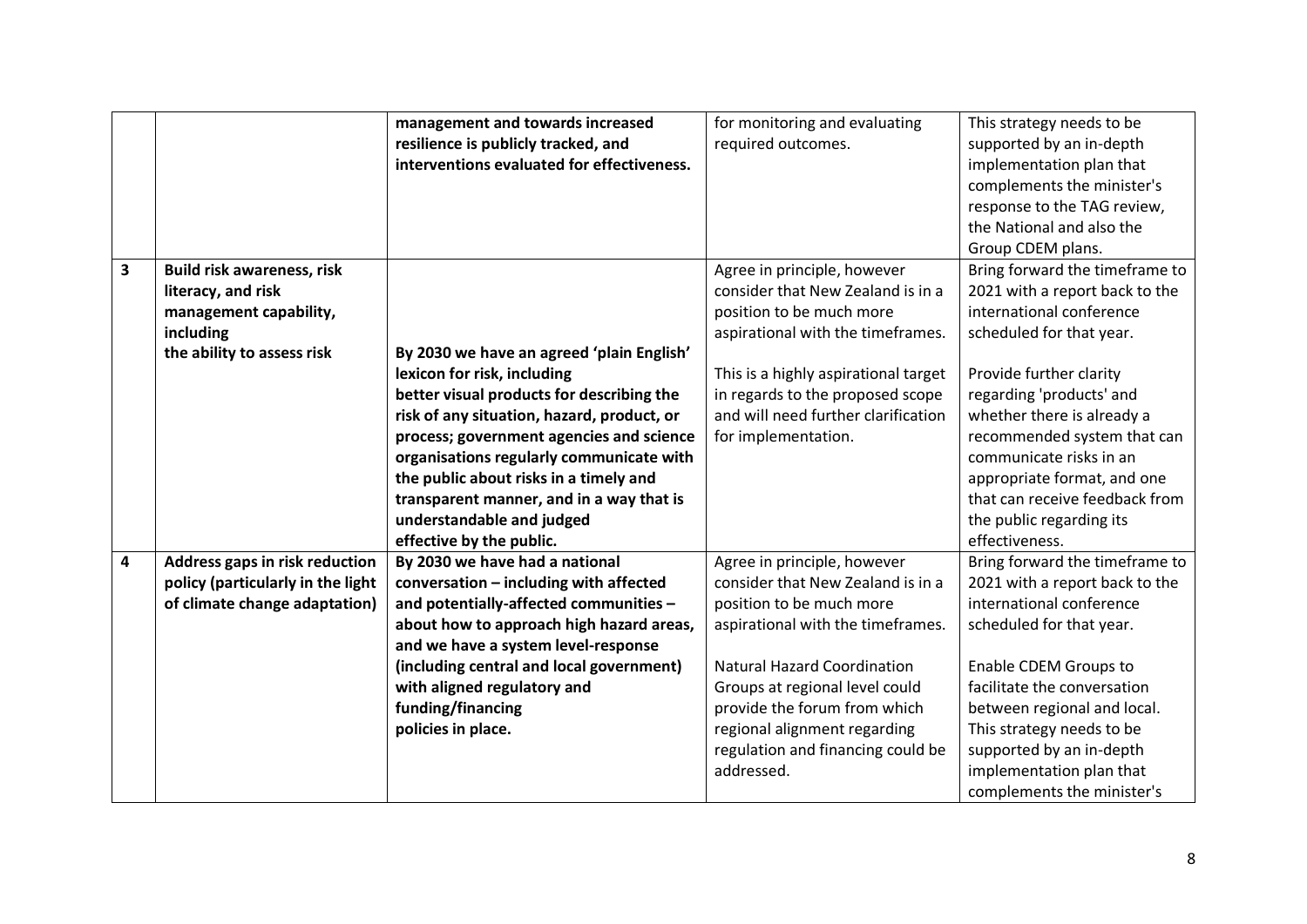|   |                                       |                                               |                                     | response to the TAG review,      |
|---|---------------------------------------|-----------------------------------------------|-------------------------------------|----------------------------------|
|   |                                       |                                               |                                     | the National and also the        |
|   |                                       |                                               |                                     | Group CDEM plans.                |
| 5 | <b>Ensure development and</b>         | By 2030, communities value and accept         | Agree in principle, however         | Bring forward the timeframe to   |
|   | investment practices,                 | having resilience as a core goal for all      | consider that New Zealand is in a   | 2021 with a report back to the   |
|   | particularly in the built             | development, recognising that this may        | position to be much more            | international conference         |
|   | environment, are risk-                | involve higher upfront costs through          | aspirational with the timeframes.   | scheduled for that year.         |
|   | sensitive, taking care not            | greater net benefits in the long term;        |                                     |                                  |
|   | create any unnecessary or             | plans, policies and                           | Earthquake Prone Buildings          | National legislation needs to    |
|   | unacceptable new risk                 | regulations are fit for purpose, flexible     | should be assessed and managed      | reflect any increased            |
|   |                                       | enough to enable resilient                    | within agreed timeframes and        | requirements to building         |
|   |                                       | development under a variety of                | standards, but also pragmatically   | standards, and where practical,  |
|   |                                       | circumstances, and can be easily              | to ensure economical impact is      | supported by development         |
|   |                                       | adapted as risks become better                | appropriately limited.              | contributions that turn this     |
|   |                                       | understood; developers aim to exceed          |                                     | target from aspirational for     |
|   |                                       | required standards for new development,       |                                     | developers, into tangible safety |
|   |                                       | and may receive appropriate recognition       |                                     | and resilience outcomes for      |
|   |                                       | for doing so; earthquake prone building       |                                     | communities.                     |
|   |                                       | remediation meets required timeframes         |                                     |                                  |
|   |                                       | and standards.                                |                                     |                                  |
| 6 | <b>Understand the economic</b>        |                                               | Agree in principle, however         | Bring forward the timeframe to   |
|   | impact of disaster and                |                                               | consider that New Zealand is in a   | 2021 with a report back to the   |
|   | disruption, and the need              | By 2030, there is an improved                 | position to be much more            | international conference         |
|   | for investment in resilience.         | understanding of the cost of disasters and    | aspirational with the timeframes.   | scheduled for that year.         |
|   | <b>Identify and develop financial</b> | disruption, including the economic cost of    |                                     |                                  |
|   | mechanisms that support               | social impact; we are routinely collecting    | The cost of disasters are           | Involve the private sector in    |
|   | resilience activities.                | data on disruption, and using it to inform    | becoming easier to track.           | any cost/benefit analysis for    |
|   |                                       | decision-making and investment in             | However, it should be kept in       | building in resilience. This     |
|   |                                       | resilience; there is a clear mix of funding   | mind that direct cost comparisons   | should be lead at the national   |
|   |                                       | and incentives in place to advance New        | between different disasters may     | level and include conversations  |
|   |                                       | Zealand's disaster risk management            | not be possible as each disaster is | with insurers.                   |
|   |                                       | priorities and build resilience to disasters. | unique.                             |                                  |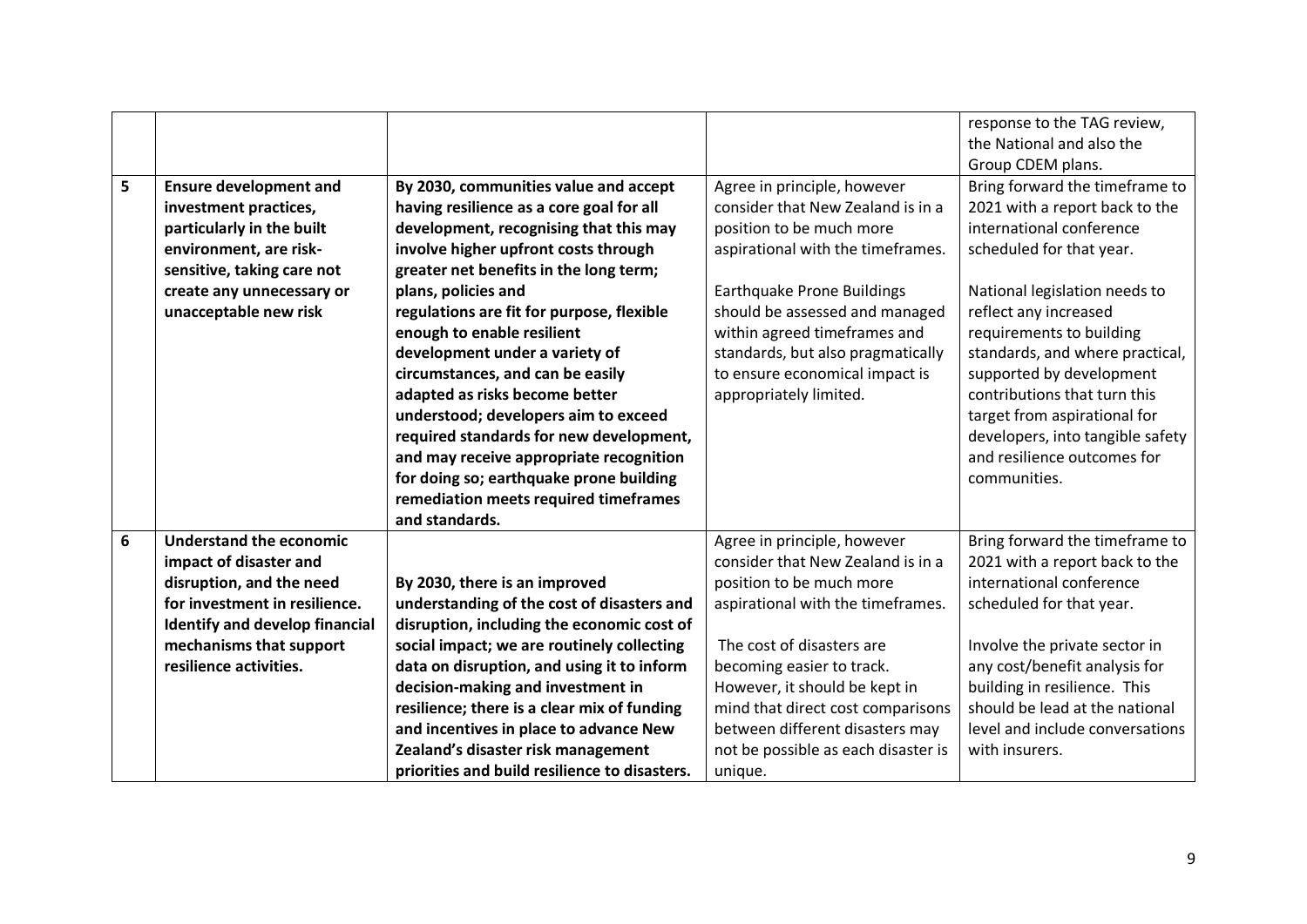|                | Chapter 6 Effective Response to and recovery from emergencies, page 26, The six objectives designed to progress the priority of effective response to |                                                |                                     |                                  |  |
|----------------|-------------------------------------------------------------------------------------------------------------------------------------------------------|------------------------------------------------|-------------------------------------|----------------------------------|--|
|                | and recovery from emergencies are to:                                                                                                                 |                                                |                                     |                                  |  |
| <b>No</b>      | <b>Objective</b>                                                                                                                                      | What success looks like                        | <b>Council Comments</b>             | <b>Council Recommendations</b>   |  |
| $\overline{7}$ | Implement measures to                                                                                                                                 | By 2025, there is renewed levels of trust      | Agree in principle. Acknowledge     | Review target date in-line with  |  |
|                | ensure that the safety and                                                                                                                            | and confidence in the emergency                | the holistic view of resilience and | other targets linked to          |  |
|                | wellbeing of people is at the                                                                                                                         | management system. A partnership               | the need for greater stakeholder    | technology, suggest this is      |  |
|                | heart of the emergency                                                                                                                                | approach with iwi means a collaborative        | engagement and input. This is       | 2021. Resourcing for foreign     |  |
|                | management                                                                                                                                            | approach and full engagement in relation       | particularly so in regards to the   | language messaging needs to      |  |
|                |                                                                                                                                                       | to emergency management. In                    | broader whole-of-society risks      | be considered at regional level  |  |
|                |                                                                                                                                                       | emergencies, the safety, needs, and            | and the inclusion of Maori          | to ensure the capacity exists to |  |
|                |                                                                                                                                                       | wellbeing of affected people are the           | principles. The timelines for       | undertake this work.             |  |
|                |                                                                                                                                                       | highest priority. The public know what is      | achieving some of this target are   |                                  |  |
|                |                                                                                                                                                       | going on, what to expect, and what to do:      | more stringent than that of         |                                  |  |
|                |                                                                                                                                                       | hazard warnings are timely and effective,      | providing training to Controllers.  |                                  |  |
|                |                                                                                                                                                       | and incorporate new technology and             |                                     |                                  |  |
|                |                                                                                                                                                       | social science; strategic information is       |                                     |                                  |  |
|                |                                                                                                                                                       | shared with stakeholders, spokespeople,        |                                     |                                  |  |
|                |                                                                                                                                                       | and the media, so they get the right           |                                     |                                  |  |
|                |                                                                                                                                                       | advice at the right time; and public           |                                     |                                  |  |
|                |                                                                                                                                                       | information management is resourced to         |                                     |                                  |  |
|                |                                                                                                                                                       | communicate effectively with the public,       |                                     |                                  |  |
|                |                                                                                                                                                       | through a variety of channels, in formats      |                                     |                                  |  |
|                |                                                                                                                                                       | that are sensitive to the particular needs     |                                     |                                  |  |
|                |                                                                                                                                                       | of people and groups, such as people with      |                                     |                                  |  |
|                |                                                                                                                                                       | disabilities or non-English speakers.          |                                     |                                  |  |
| 8              | <b>Strengthen the national</b>                                                                                                                        | By 2025, more directive leadership of the      | Agree, but consider that New        | The strategy needs to be         |  |
|                | leadership of                                                                                                                                         | emergency management system,                   | Zealand could achieve this by       | supported by an in-depth         |  |
|                | the emergency management                                                                                                                              | including setting national standards for       | 2021. The national standards will   | implementation plan that         |  |
|                | system                                                                                                                                                | emergency                                      | need to be in place sooner to       | complements the minister's       |  |
|                |                                                                                                                                                       | management, so there is a consistent           | allow for further development of    | response to the TAG review,      |  |
|                |                                                                                                                                                       | standard of care across the country. The       | response capability in Controller   | the National Plan and also the   |  |
|                |                                                                                                                                                       | <b>Hazard Risk Board provides strengthened</b> | and other functional areas.         | Group CDEM plan.                 |  |
|                |                                                                                                                                                       | stewardship of the system, and there is        |                                     |                                  |  |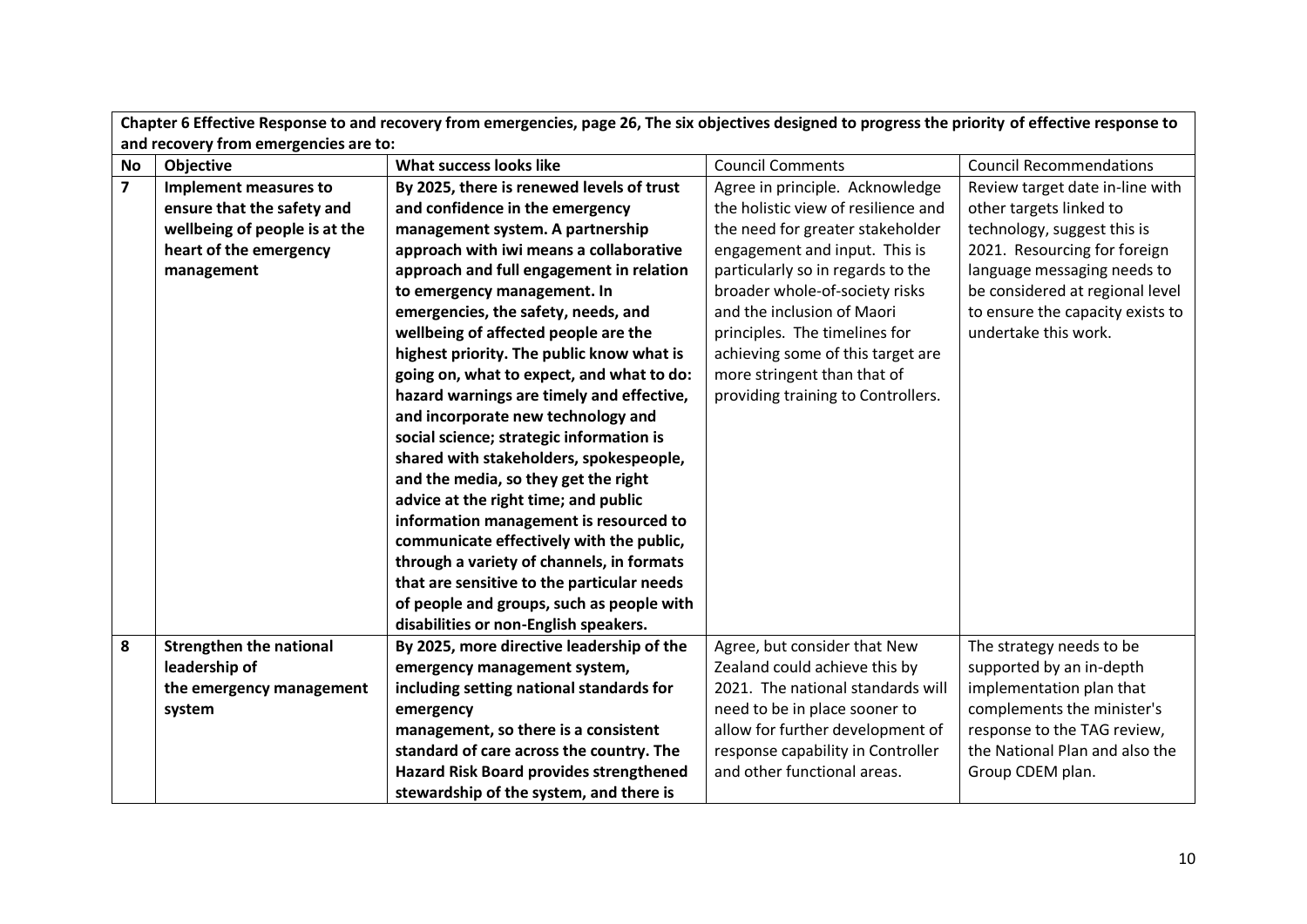|    |                                                                                                                                                             | clear understanding of, and arrangements<br>for, lead and support roles for the full<br>range of national risks.                                                                                                                                                                                                                                                                                                                                                                                             |                                                                                                                                                                                                                                                        | Suggest reviewing the Strategy<br>in line with the Council's<br>recommended date for<br>achieving the objectives (i.e.<br>2021), rather than a 10 year<br>review, would ensure the<br>emergency management<br>system is effective                                     |
|----|-------------------------------------------------------------------------------------------------------------------------------------------------------------|--------------------------------------------------------------------------------------------------------------------------------------------------------------------------------------------------------------------------------------------------------------------------------------------------------------------------------------------------------------------------------------------------------------------------------------------------------------------------------------------------------------|--------------------------------------------------------------------------------------------------------------------------------------------------------------------------------------------------------------------------------------------------------|-----------------------------------------------------------------------------------------------------------------------------------------------------------------------------------------------------------------------------------------------------------------------|
| 9  | Improve policy and planning<br>to ensure it is clear who is<br>responsible for what,<br>nationally, regionally, and<br>locally, in response and<br>recovery | By 2025, legislative and policy settings<br>support plans at all levels that are clearer<br>about how agencies will work together<br>and who will do what. An updated<br>incident management doctrine provides<br>clarity about roles and functions, and is<br>used by all agencies to manage all events.<br>At a regional level, shared service<br>arrangements are clear about local and<br>regional roles, and mean better use of<br>resources and<br>better holistic service delivery to<br>communities. | Shared service arrangements at<br>regional levels need to be<br>addressed before 2025 in order<br>for any gains to be made from<br>their implementation. Legislation<br>will need to be in-place prior to<br>embedding any new regional<br>structures. | The strategy needs to be<br>supported by an in-depth<br>implementation plan that<br>complements the minister's<br>response to the TAG review,<br>the National Plan and also the<br>Group CDEM plan.                                                                   |
| 10 | <b>Build the capability and</b><br>capacity of the emergency<br>management workforce for<br>response and recovery                                           | By 2030, all Controllers are trained and<br>accredited; people fulfilling incident<br>management roles have the appropriate<br>training, skills, experience and aptitude<br>and volunteers are appropriately trained,<br>recognised, and kept safe in the<br>system. Fly-in Teams supplement local<br>capability and capacity.                                                                                                                                                                               | Agree that all controllers are<br>trained and accredited. However,<br>the target of 2030 is too distant<br>given the timeline used for other<br>and more difficult targets in this<br>strategy.                                                        | Reduce the deadline for<br>Controller accreditation to no<br>later than 2021. This needs to<br>be supported by an in-depth<br>implementation plan that<br>complements the minister's<br>response to the TAG review,<br>the National and also the<br>Group CDEM plans. |
| 11 | Improve the information and<br>intelligence system that                                                                                                     | By 2025, all stakeholders in the<br>emergency management system have<br>access to the same operational and                                                                                                                                                                                                                                                                                                                                                                                                   | Agreed, however the target of<br>2025 should be brought forward.<br>The Common Operating Picture                                                                                                                                                       | It is recommended to move<br>away from a prescriptive<br>nationally standardised system                                                                                                                                                                               |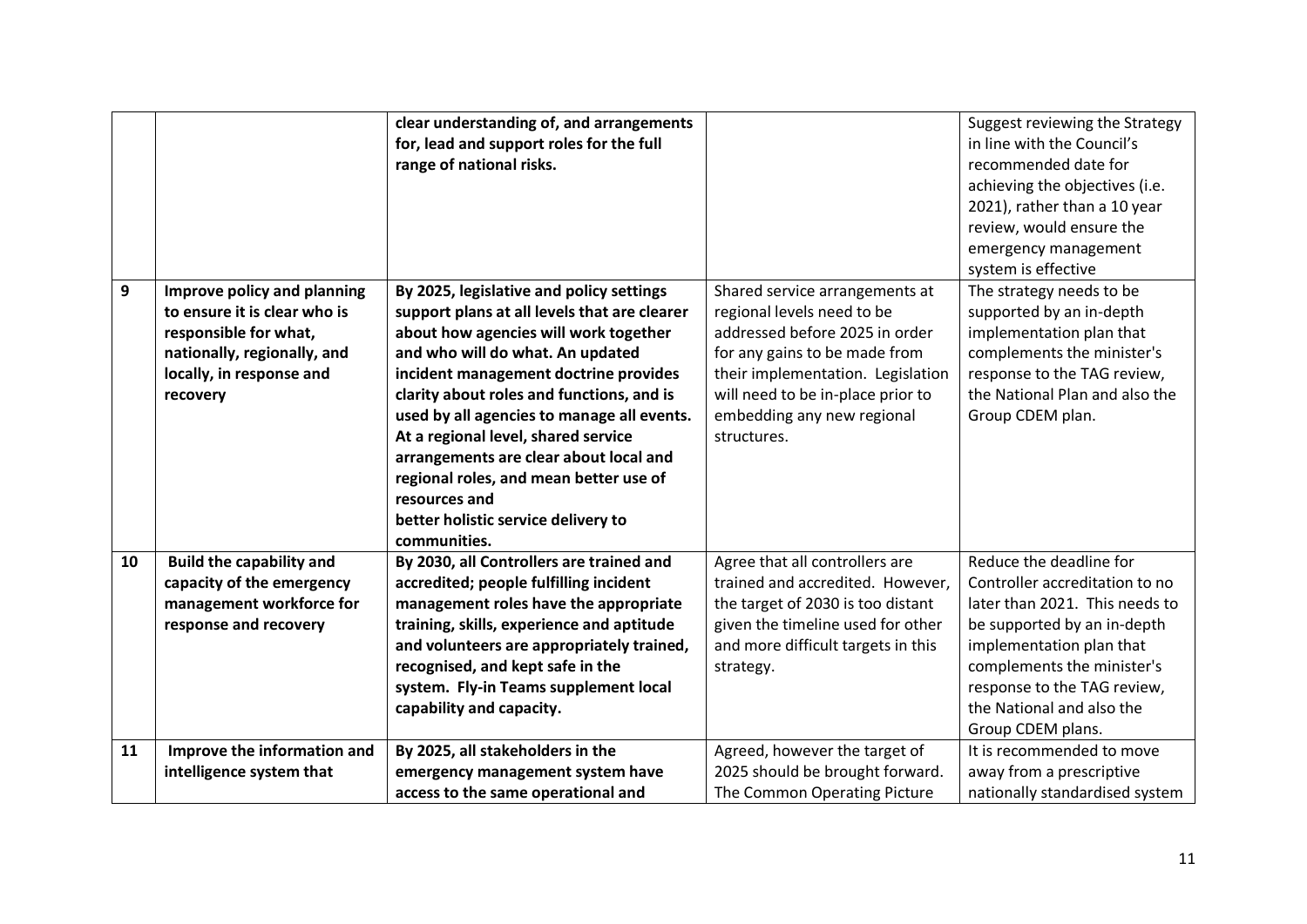|    | supports decision-making in<br>emergencies | technical information, which provides<br>greater awareness of the situation at<br>hand, and allows timely and effective<br>decision making. | will be essential in managing<br>incidents at local, regional and<br>national level. | to a system that is capable of<br>compatibility across multiple<br>formats that cater for a variety<br>of uses at local level. The<br>strategy needs to be supported<br>by an in-depth implementation |
|----|--------------------------------------------|---------------------------------------------------------------------------------------------------------------------------------------------|--------------------------------------------------------------------------------------|-------------------------------------------------------------------------------------------------------------------------------------------------------------------------------------------------------|
|    |                                            |                                                                                                                                             |                                                                                      | plan that complements the<br>minister's response to the TAG                                                                                                                                           |
|    |                                            |                                                                                                                                             |                                                                                      | review, the National Plan and                                                                                                                                                                         |
| 12 | Embed a strategic approach                 | By 2030, there is significantly increased                                                                                                   | Agree in principle. However,                                                         | also the Group CDEM plan.<br>The Minister's response to the                                                                                                                                           |
|    | to recovery planning that                  | understanding of recovery principles and                                                                                                    | Recovery needs to be at the                                                          | TAG review, and the report                                                                                                                                                                            |
|    | takes account of risks                     | practice by decision-makers; readiness for                                                                                                  | forefront of the conversation                                                        | itself, focuses largely on the                                                                                                                                                                        |
|    | identified, recognises long-               | recovery is based on a strong                                                                                                               | regarding resilience. The timeline                                                   | 'Response' component of                                                                                                                                                                               |
|    | term priorities, and ensures               | understanding of communities and the                                                                                                        | of 2030 needs to be brought                                                          | emergencies. It is                                                                                                                                                                                    |
|    | the needs of the affected are              | consequences local hazards might have on                                                                                                    | forward to ensure that Recovery                                                      | recommended that 'Recovery'                                                                                                                                                                           |
|    | at the centre of recovery                  | these communities; in particular, it                                                                                                        | is brought into the same space as                                                    | is given effect through this                                                                                                                                                                          |
|    |                                            | focuses on long-term resilience by linking                                                                                                  | 'Response' when dealing with                                                         | strategy. Recovery is not just                                                                                                                                                                        |
|    |                                            | recovery to risk reduction, readiness, and                                                                                                  | emergencies.                                                                         | the built environment. The                                                                                                                                                                            |
|    |                                            | response through actions designed to                                                                                                        |                                                                                      | impacts at the societal level                                                                                                                                                                         |
|    |                                            | reduce consequences on communities.                                                                                                         |                                                                                      | can be buffered with good                                                                                                                                                                             |
|    |                                            |                                                                                                                                             |                                                                                      |                                                                                                                                                                                                       |
|    |                                            |                                                                                                                                             |                                                                                      | Recovery practices being an                                                                                                                                                                           |
|    |                                            |                                                                                                                                             |                                                                                      | early part of the Response.                                                                                                                                                                           |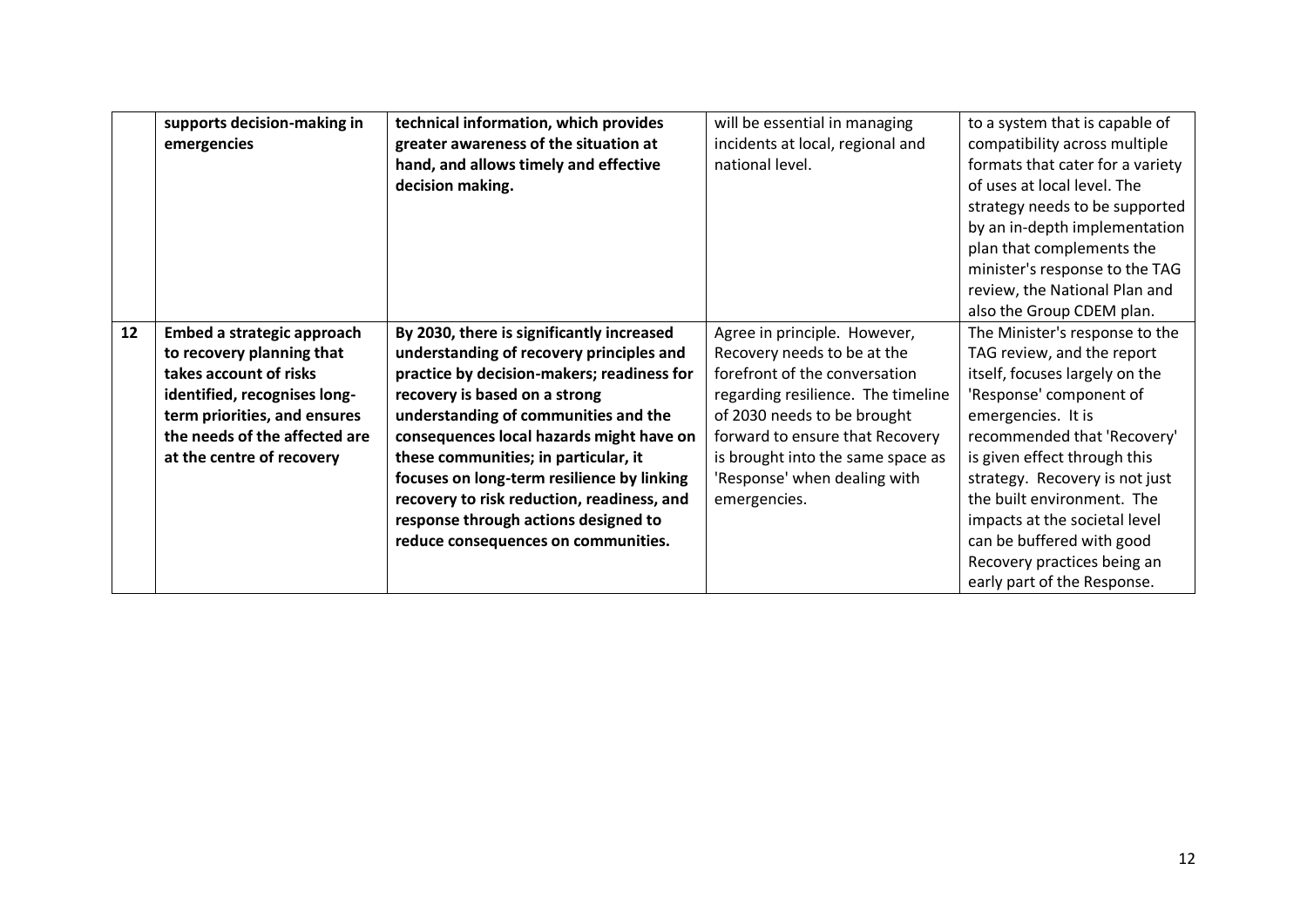|           | Chapter 6 Effective Response to and recovery from emergencies, page 28, The six objectives designed to progress the priority of strengthening societal |                                              |                                      |                                |  |
|-----------|--------------------------------------------------------------------------------------------------------------------------------------------------------|----------------------------------------------|--------------------------------------|--------------------------------|--|
|           | resilience are at all levels to:                                                                                                                       |                                              |                                      |                                |  |
| <b>No</b> | Objective                                                                                                                                              | What success looks like                      | <b>Council Comments</b>              | <b>Council Recommendations</b> |  |
| 13        | Build a culture of resilience,                                                                                                                         | By 2030, the concept of, and requirements    | Agree. However, New Zealand is       | Consider diversity and         |  |
|           | including a 'future-ready'                                                                                                                             | for, resilience are observably built in to   | already building a culture of        | communities with particular    |  |
|           | ethos, through promotion,                                                                                                                              | more facets of New Zealand society,          | resilience, with both Christchurch   | vulnerabilities, and building  |  |
|           | advocacy, and education                                                                                                                                | culture, and economy than in 2019.           | and Wellington included in the       | innovation into our culture of |  |
|           |                                                                                                                                                        | Resilience is an accepted part of who we     | 100 Resilient Cities. The timeline   | resilience                     |  |
|           |                                                                                                                                                        | are and what we need to do to maintain       | of this objective should be          |                                |  |
|           |                                                                                                                                                        | our wellbeing and prosperity, including in   | brought forward.                     |                                |  |
|           |                                                                                                                                                        | policy, plans, job descriptions, and other   |                                      |                                |  |
|           |                                                                                                                                                        | statutory or contractual obligations         |                                      |                                |  |
| 14        | <b>Promote and support</b>                                                                                                                             | By 2030, emergency preparedness is part      | It would be appropriate to           | Bring forward the target date  |  |
|           | prepared individuals,                                                                                                                                  | of everyday life. More people are able to    | acknowledge our resilient            | for this objective to 2021.    |  |
|           | households, organisations,                                                                                                                             | thrive through periods of crisis and change  | communities and the work that        |                                |  |
|           | and businesses                                                                                                                                         | because they have a plan to get through      | has happened in the resilience       | Promote and support a          |  |
|           |                                                                                                                                                        | an emergency that they regularly practise,   | space already. We are gaining        | community-led and              |  |
|           |                                                                                                                                                        | and have emergency supplies that are         | traction, and learning more and      | understood approach to         |  |
|           |                                                                                                                                                        | regularly checked and updated. Public,       | more. For example, Point 8 in        | resilience.                    |  |
|           |                                                                                                                                                        | private, and civil society organisations are | Barriers to Resilience (p42)         |                                |  |
|           |                                                                                                                                                        | able to thrive through periods of crisis and | describes a lack of translating      |                                |  |
|           |                                                                                                                                                        | change because they understand what          | resilience theory to action. This is |                                |  |
|           |                                                                                                                                                        | they can do to improve their resilience,     | already happening in                 |                                |  |
|           |                                                                                                                                                        | and are investing in improving their         | Christchurch and across the          |                                |  |
|           |                                                                                                                                                        | resilience. People and groups who have       | country.                             |                                |  |
|           |                                                                                                                                                        | particular needs, or who are likely to be    |                                      |                                |  |
|           |                                                                                                                                                        | disproportionately affected by disasters,    |                                      |                                |  |
|           |                                                                                                                                                        | are engaged in planning and                  |                                      |                                |  |
|           |                                                                                                                                                        | preparedness, and supported to build         |                                      |                                |  |
|           |                                                                                                                                                        | their resilience.                            |                                      |                                |  |
| 15        | <b>Cultivate an environment for</b>                                                                                                                    | By 2030, new methodologies and               | Agree. Community resilience is       | Bring forward the target date  |  |
|           | social connectedness which                                                                                                                             | approaches mean that communities             | best discussed/developed at the      | for this objective to 2021.    |  |
|           | promotes a culture of mutual                                                                                                                           | are more knowledgeable about risks, are      | local level with close cooperation   |                                |  |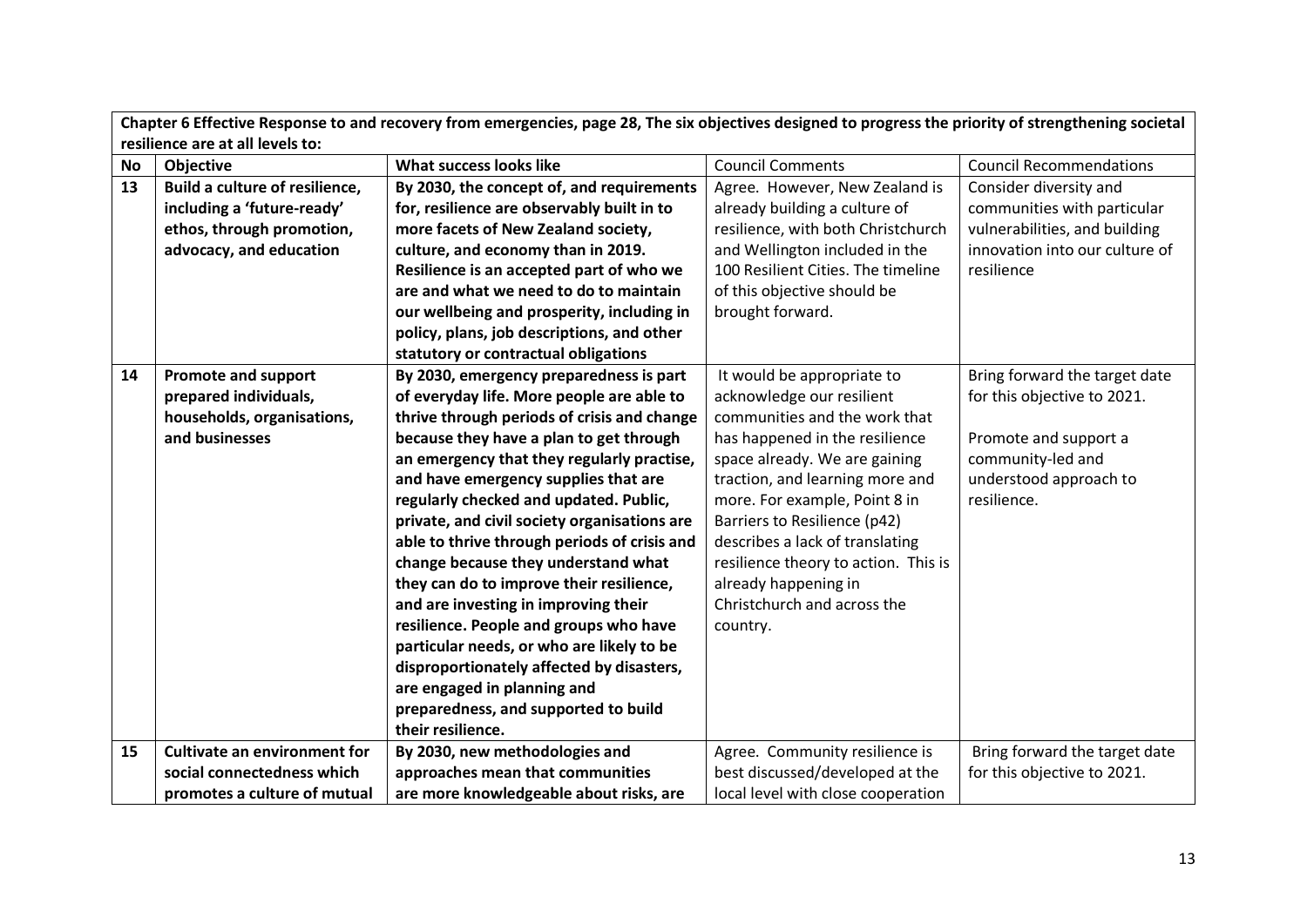|    | help; embed a collective         | empowered to problem-solve, and             | and involvement of all relevant     | Promote and support a           |
|----|----------------------------------|---------------------------------------------|-------------------------------------|---------------------------------|
|    | impact approach to building      | participate in decision-making about their  | stakeholders. At local level this   | community-led and               |
|    | community resilience             | future.                                     | should include the support of       | understood approach to          |
|    |                                  |                                             | existing governance structures at   | resilience.                     |
|    |                                  |                                             | Community Board level to ensure     |                                 |
|    |                                  |                                             | communities are empowered to        |                                 |
|    |                                  |                                             | make decisions about their          |                                 |
|    |                                  |                                             | future.                             |                                 |
| 16 | Take a whole of                  | By 2030, local authorities have adopted     | Agree, however the timeframes       | The strategy needs to be        |
|    | city/district/region             | strategic objectives aimed at building      | could be brought forward. There     | supported by an in-depth        |
|    | approach to resilience,          | resilience in their city/district, and work | needs to be clarity provided in     | implementation plan that        |
|    | including to embed strategic     | collaboratively with a broad range of       | regards to who holds the            | complements the minister's      |
|    | objectives for resilience        | partners to steward the wellbeing and       | portfolio for developing resilience | response to the TAG review,     |
|    | in key plans and strategies      | prosperity of the city/district.            | goals within their communities.     | the National Plan and also the  |
|    |                                  |                                             | Group CDEM plans may try to         | Group CDEM plan.                |
|    |                                  |                                             | address regional resilience, but    |                                 |
|    |                                  |                                             | this should be delivered by local   | Bring forward the target date   |
|    |                                  |                                             | authorities.                        | for this objective to 2021.     |
| 17 | Recognise the importance of      | By 2030, there is an increased              | Agreed. This needs to factor in     | Ensure this links into any      |
|    | culture to resilience, including | understanding and recognition of the        | the wider ranging cultural          | foreign language messaging      |
|    | to support the continuity of     | role culture plays in resilience; there are | diversity of New Zealand and not    | programme along with the        |
|    | cultural places, institutions    | improved multi-cultural                     | just mainstream cultures.           | potential for partnering with   |
|    | and activities, and to enable    | partnership approaches to disaster          |                                     | cultural entities to ensure     |
|    | to the participation of          | planning and preparedness; and there is     |                                     | understanding of cultures is    |
|    | different cultures               | substantially increased resilience to       |                                     | embedded into emergency         |
|    |                                  | disasters including cultural heritage.      |                                     | response as well as recovery.   |
|    |                                  |                                             |                                     |                                 |
|    |                                  |                                             |                                     | Bring forward the target date   |
|    |                                  |                                             |                                     | for this objective to 2021.     |
| 18 | Address the capacity and         | By 2030, we more fully understand           | Agree. Lifeline utility providers   | A national review of critical   |
|    | adequacy of critical             | infrastructure vulnerabilities, including   | are best placed to provide an       | infrastructure could provide    |
|    | infrastructure systems, and      | interdependencies, cascading effects and    | holistic understanding of critical  | the basis for development of    |
|    |                                  | impacts on society; we have clarified and   | infrastructure and its capabilities | future work plans that increase |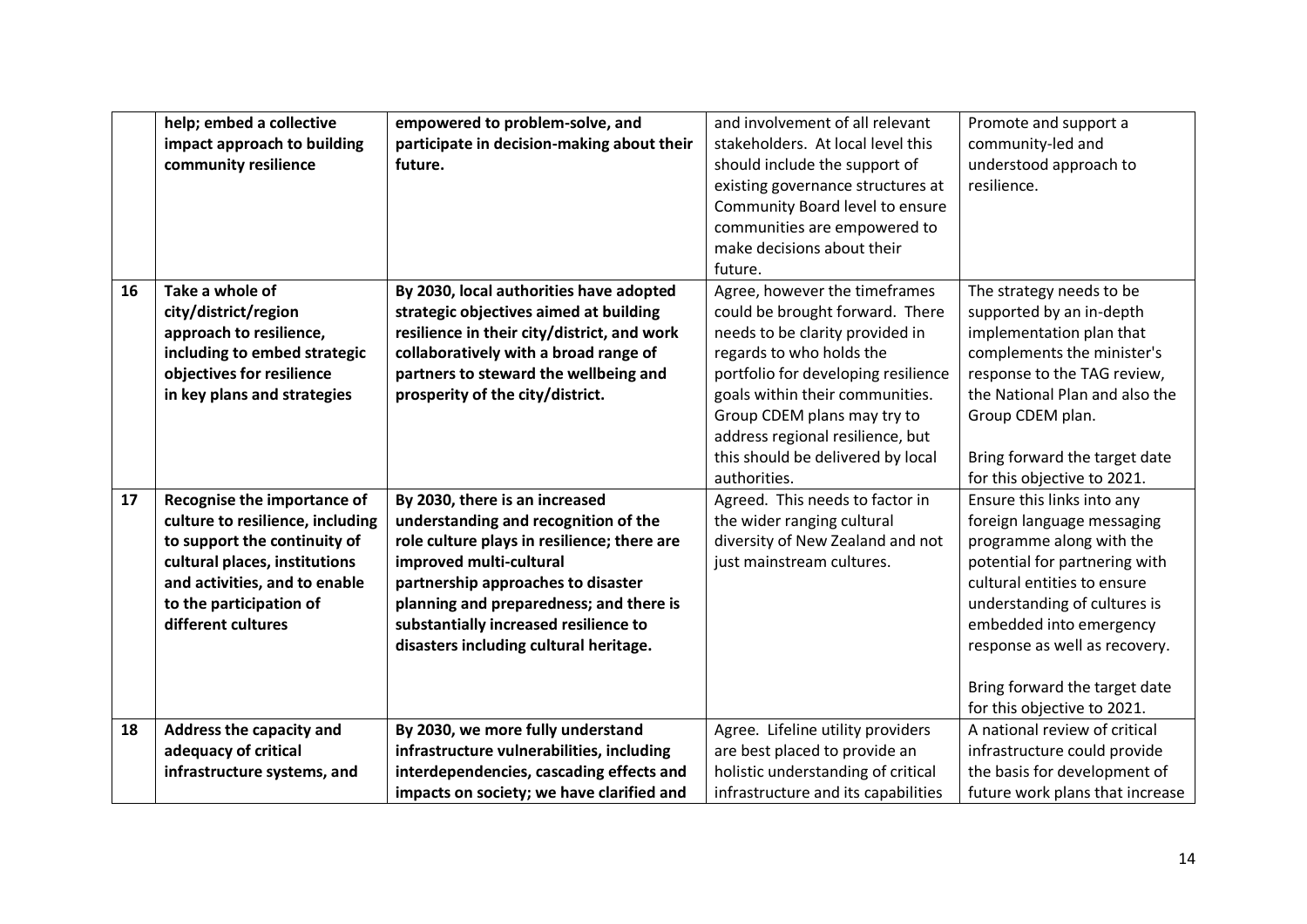| upgrade them as practicable,  | agreed expectations about levels of       | and capacities before, during and | resilience and ensure levels of |
|-------------------------------|-------------------------------------------|-----------------------------------|---------------------------------|
| according to risks identified | service                                   | after an emergency.               | service before, during and      |
|                               | during and after emergencies, and see     |                                   | after an emergency.             |
|                               | infrastructure providers that are working |                                   |                                 |
|                               | to meet those levels (including through   |                                   | Bring forward the target date   |
|                               | planning and investment), and; we have    |                                   | for this objective to 2021.     |
|                               | improved planning for response to and     |                                   |                                 |
|                               | recovery from infrastructure failure.     |                                   |                                 |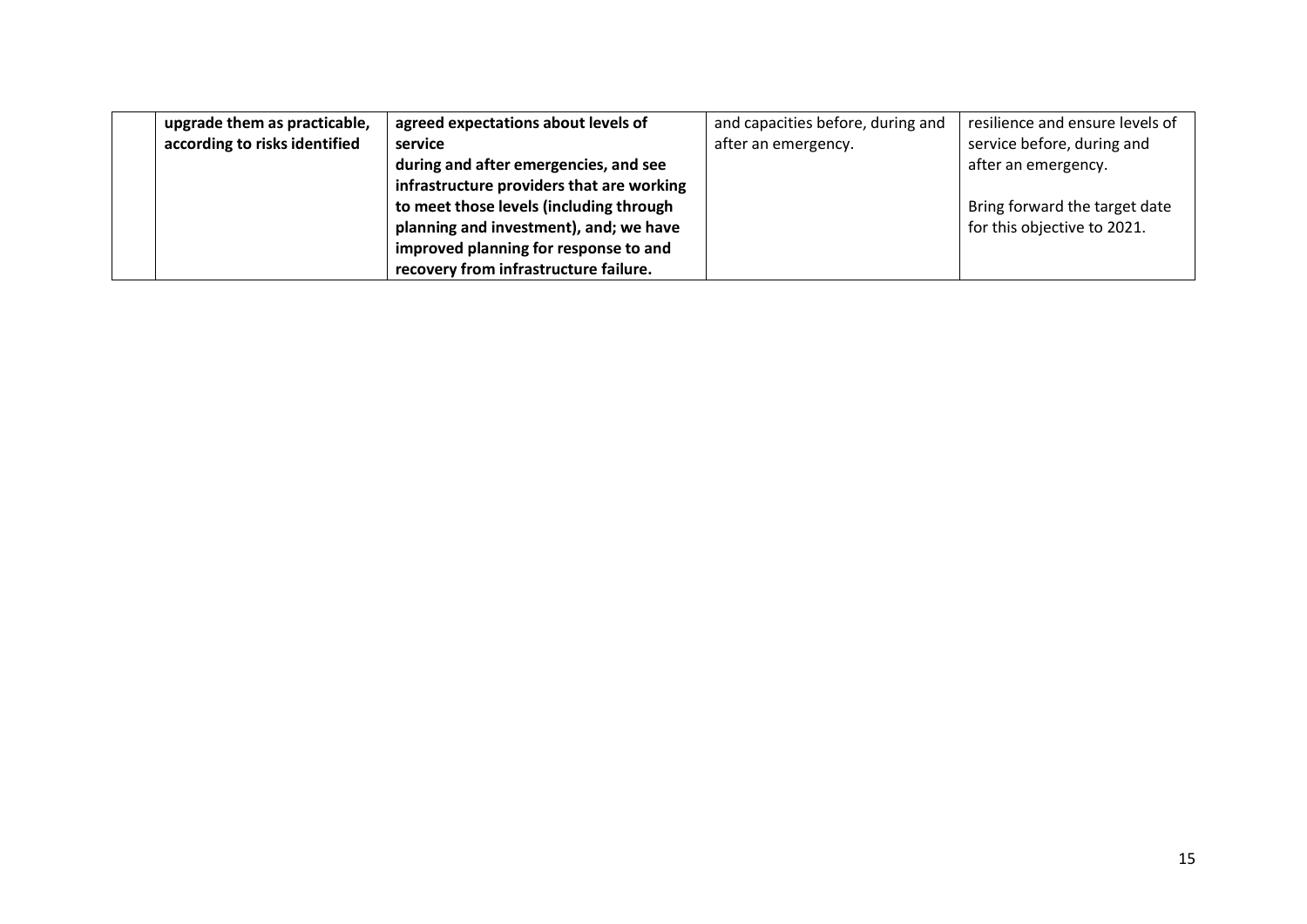

11 December 2018

Ministry of Civil Defence and Emergency Management PO Box 5010 Wellington 6145

Email: [NationalStrategy@dpmc.govt.nz](mailto:NationalStrategy@dpmc.govt.nz?subject=National%20Disaster%20Resilience%20Strategy%20submission)

### **Addendum to Christchurch City Council submission on the National Disaster Resilience Strategy**

Thank you for the opportunity to submit some additional thoughts on the National Disaster Resilience Strategy, which replaces the National Civil Defence Emergency Management Strategy, which was last updated a decade ago. Before I comment on the proposed strategy, Council colleagues wanted me to specifically point out the challenges that a city council faces when proposals are made to strip them of one of their core functions. In everything we do, whether it's infrastructure or community development, there is a connection. When a major component of our responsibility is removed or centralised, then this can impact in more far-reaching ways than may be apparent. I use the example of the Government considering the future of Three Waters, which make up around 60% of Council spend. The centralisation of this function could impact on our city's resilience in ways that a strategy such as this couldn't even begin to address. Although it is not a focus of the proposed Strategy, it is important that the whole of government takes note of the significance of the impact that their decisions may have with respect to resilience.

When reading the proposed strategy I was concerned about two things. First was the loss of the principles that guided the last strategy and which I've attached. The proposed strategy doesn't capture or recognise the importance of self-reliance and empowerment as do the previous ones. Principle One is headed: Individual and community responsibility and self-reliance. This is as vital for building resilience as it is in all aspects of response and recovery.

The second was, despite the focus on resilience and a good understanding of the true definition of what resilience is, there is a lack of understanding of how much the community can and should be empowered to do for themselves. This is related to the first point about the lack of focus on community responsibility and self-reliance.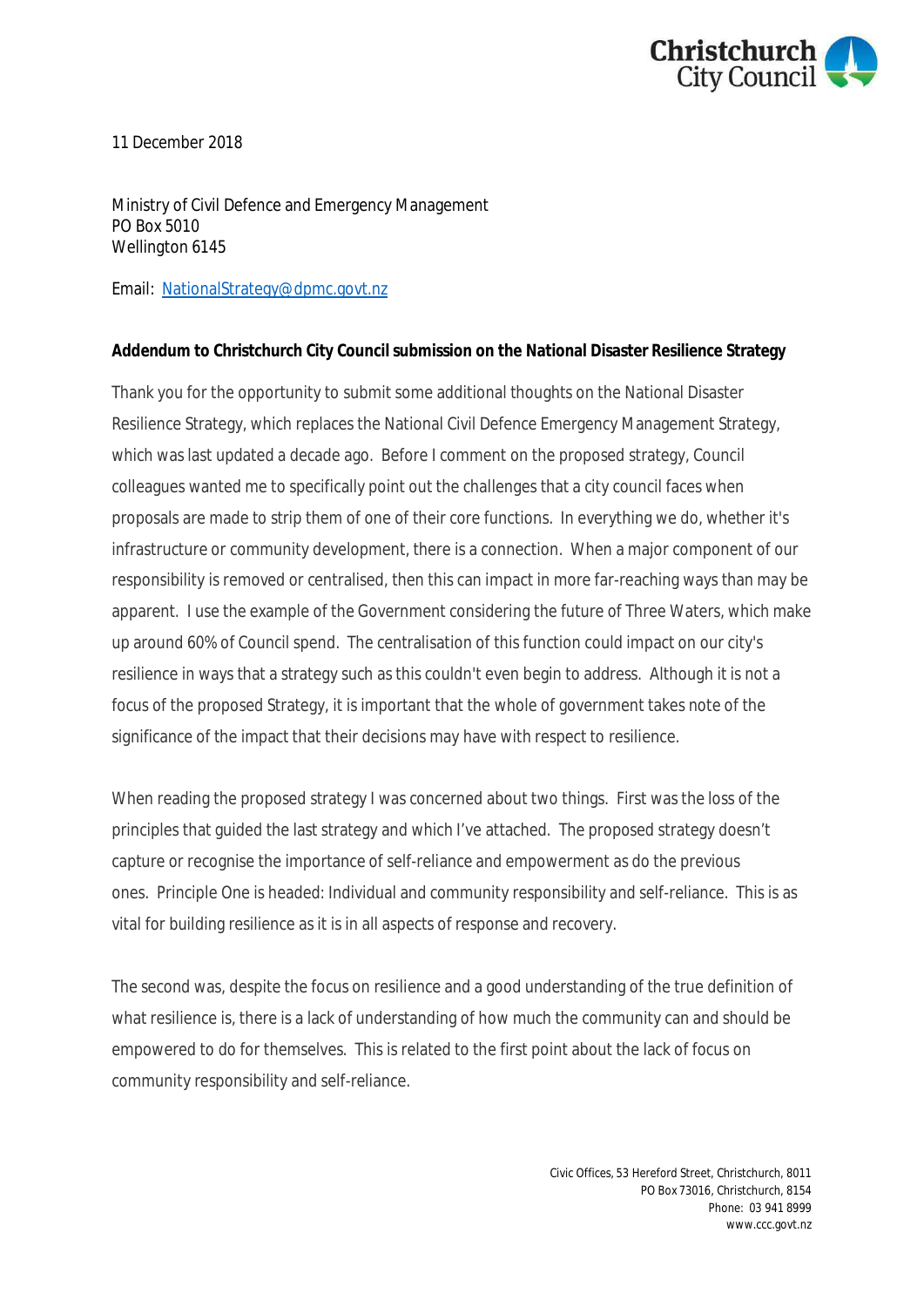I was invited to become a member of the UNISDR Parliamentarians Advisory Group on Disaster Risk Reduction and Christchurch was one of the founding members of the 100 Resilient Cities Network pioneered by the Rockefeller Foundation. This is an area I feel we can lead the world on, and which is why I don't believe we should allow this strategy to exist for 10 years (1.5 Currency of Strategy) make it 3 years or 5 years (max) so that we are forced to return to it and reconsider it in light of what we achieve.

In section 1.3 "Ring-fencing the scope of this Strategy", it is stated that the proposed strategy is confined to the disaster aspects of resilience, and states that the other attributes of resilience are well-catered for by other policies and programmes across government and through society.

I believe that this underestimates the value of resilience and the grassroots up approach that is core critical to success. I would workshop this draft with the groups that emerged as community leaders in the post disaster environment in Christchurch – e.g. the Student Volunteer Army, Project Lyttelton, CanCERN.

In section 3.4 we are asked 'What is disaster risk?'. The answer talks about the combination of hazard/exposure/vulnerability. It then says that these three components can be countered by a fourth component, capacity, which refers to the strengths, attributes and resources available to reduce or manage the risks associated with the combination of the other three factors. Tha's a big YES. Absolutely spot on.

However Section 3.5 says since we cannot usually reduce the likelihood of hazards, the main opportunity for reducing risk lies in reducing exposure and vulnerability. What happened to building capacity? This undermines the excellent statement in 4.5 Co-creating a resilient society. Without building capacity, we won't build resilience. Resilience is not a destination. It is a journey!

We actually know this stuff and yet we keep ignoring it.

"Resilient communities adapt through creating innovative approaches to collective governance, seizing unexpected opportunities to decide for themselves how to respond, organising to work with government agencies in new ways, and accepting both the promise and responsibility of joint decision-making."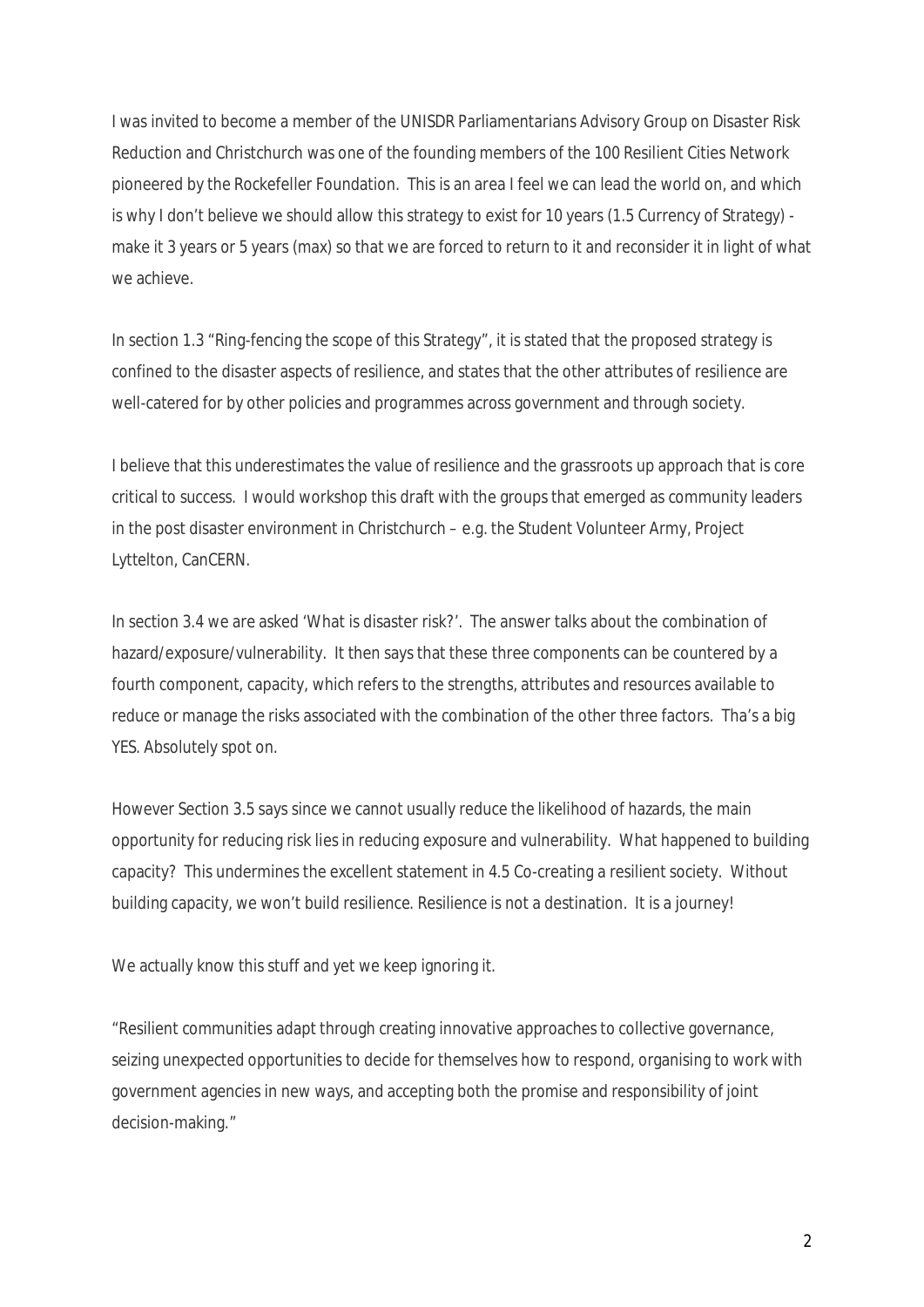The thing that excites me most about what Robert L Bach, (writing in the 2012 MCDEM Journal Tephra after the Canterbury Earthquakes), is saying is the seemingly boundless possibility that is presented by empowering communities to participate in 'collective governance'.

If we in government – central and local – helped our communities to develop their own capacity to engage in local governance in a meaningful way, communities would not only be better prepared for disaster should one strike, but would also of themselves be better and safer places to live.

The potential is enormous.

Not only does it bring the promise of a better way of life, it also gives meaning to democracy in the true sense of the word.

## Robert L Bach also says:

"The need to support new forms of local governance through collaborative efforts has become an essential dimension of resilient communities. Resilience involves transformation of the role of citizen and grassroots organisations from that of stakeholders, who are able at best to advise governments, to full equity partners. Equity partners are full shareholders, equally able to participate in the design and implementation of disaster-related efforts. The challenge for governments is to find ways to embrace these innovations and redesign their own structures and processes to incorporate the changes."

At the time of the earthquakes, New Zealand was a signatory to the Hyogo Framework for Action: Building the resilience of nations and communities to disasters and was actively engaged in the Multinational Community Resilience working Group.

Despite New Zealand's endorsement of the approach, we still have not seized the opportunity that the disastrous impact of the Canterbury earthquakes presents to build resilience in the true sense of the word.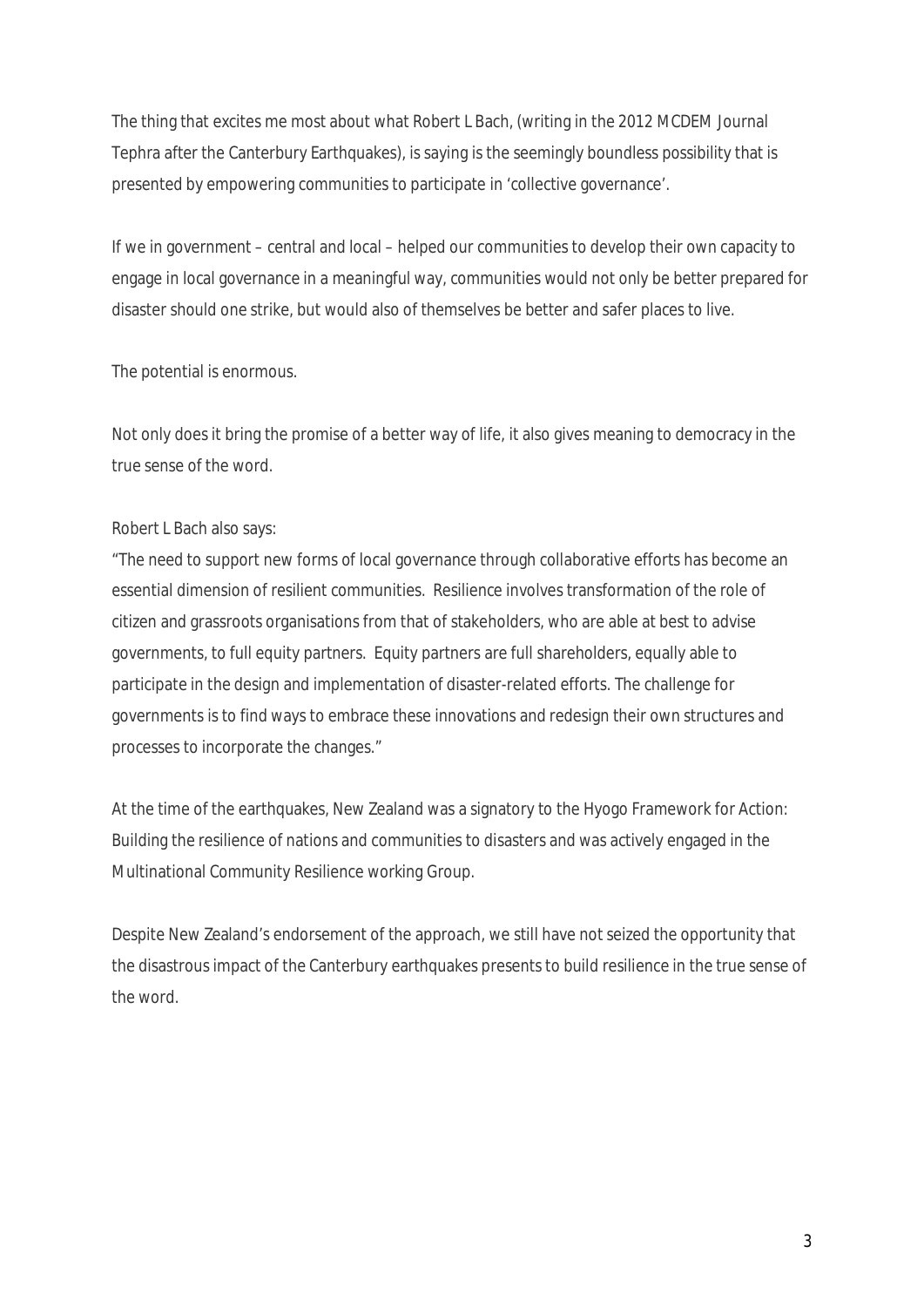We need to build a partnership between government and society which sees the people, not as consumers but as engaged citizens actively involved in decision-making and becoming more resilient individually and collectively. The role of government – both central and local – changes as well and we become:

Enablers within a framework of collective responsibility;

Partners who use their power and that of the State to support the contributions of others;

partnership depending as it does on trust, goodwill and mutual respect;

Facilitators who convene citizens and organisations to build communities of purpose;

Collaborative actors who work with others to coordinate decisions and to achieve concerted actions; Stewards of the collective interest with the power to intervene and to course-correct when the public interest demands it;

Leaders to achieve convergence and a common sense of purpose;

I have forgotten where I found those words, but they inspire me to think that a legacy of our experience will be such a partnership.

The UK government's guidance on resilience is unequivocal: "In times of need, individuals and communities often already help each other. Volunteering and spontaneously helping each other does not need to be organised by central or local government. Local people and communities who are prepared and who, working with the emergency services, are able to respond effectively and recover quickly from emergencies, show us how successful community resilience can work... By building on existing local relationships, using local knowledge and preparing for risks your community will be better able to cope during and after an emergency."

"Preparedness and resilience both depend on identifying and strengthening the people, processes, and institutions that work in a community under normal conditions, before an incident.

"The strategic foundation of all hazards resilience, therefore, involves engagement with neighbourhood associations, businesses, schools, faith-based community groups, trade groups, fraternal organizations, ethnic centres, and other civic-minded organizations that have routine, direct ties to local communities. In a real sense, they are the community. Local collective action, by, with and for the individuals who live in local areas, becomes the leading edge of efforts to protect and sustain the nation."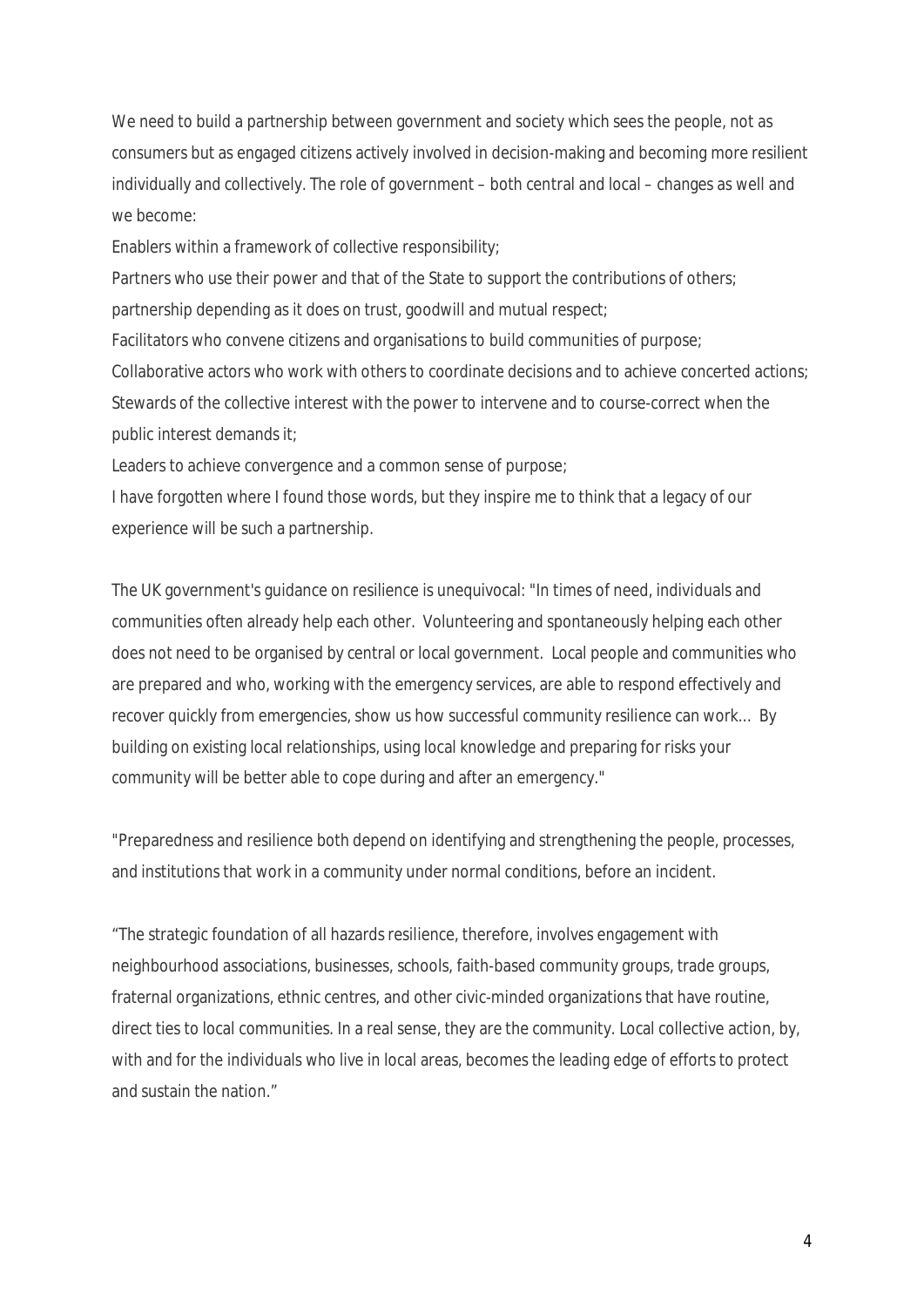These quotes comes from an unpublished FEMA memorandum, 2010. Cited in London paper. Please rewrite 4.5 Conclusion: co-creating a resilient society with this in mind.

"Today's world is turbulent and is likely to be so in the future. However, it is also dynamic, and characterised by huge opportunities for leadership and innovation. A critical question for the next 10 years will be how to enable and use those opportunities to effectively build resilience and address the many challenges that will continue to confront us.

**We know from our experience in Christchurch that we need to look to our communities for the leadership we know is there, and we don't need to wait for a disaster to happen for that leadership to come to the fore. Building capacity is one of the strands of Disaster Risk Reduction, which makes the resilience journey absolutely embedded in the community. As Robert Bach said, in summing up the Canterbury experience:**

**"Resilient communities adapt through creating innovative approaches to collective governance, seizing unexpected opportunities to decide for themselves how to respond, organising to work with government agencies in new ways, and accepting both the promise and responsibility of joint decision-making."**

One of the key messages is that we need to look to a range of sources for inspiration and relevance as we adapt to a shifting, and increasingly challenging environment. These include exploring new opportunities for engagement and action through technology, new sources of inspiration and activity driven by younger generations, and new methods for measuring and demonstrating impact. We need to embody agility and flexibility. We need to monitor risks and trends, maintain a learning, growth mind-set, and adapt and transform our organisations and ourselves as necessary. Within this, it is important to focus on adaptive capabilities – the skills, abilities, and knowledge that allow us to react constructively to any given situation.

We need to work out how we build our resilience in a smart, cost-effective way, so that it's realistic and affordable, and so it isn't a 'sunk' cost, like stockpiles for a bad day – but rather enables better living standards today.

Above all, we need to work together. Building resilience as siloed sectors is not enough – government, the private sector, and civil society need to be more joined up. More effective ways of tackling challenges are required, which, by necessity, will transcend traditional sector barriers.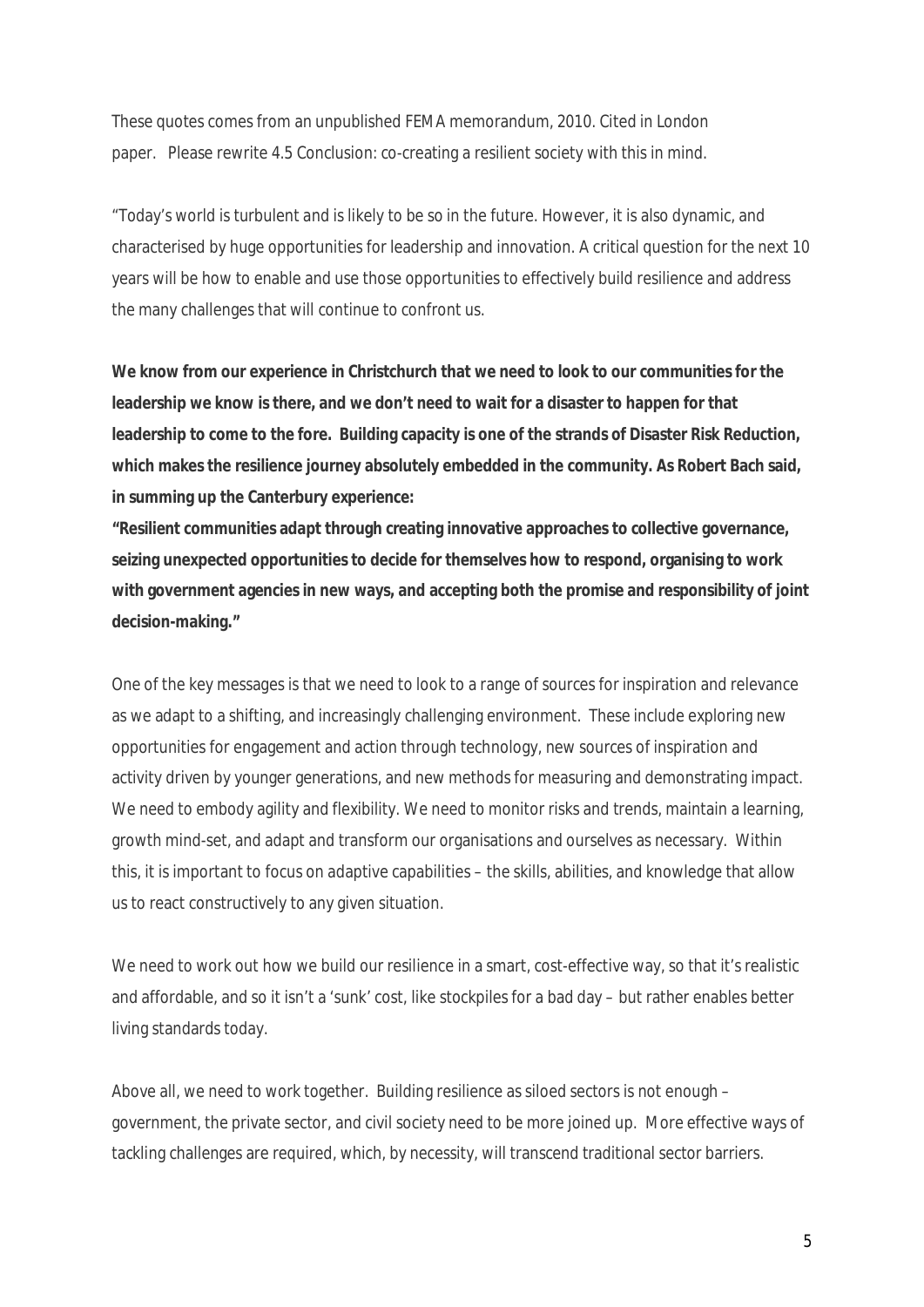This includes employing new business models that combine the resources and expertise of multiple sectors of society to address common challenges, as well as creating opportunities that enable leaders across all sectors to participate effectively in decision-making.

It is in this cross-sectoral space that we have the opportunity and ability to underpin the resilience dynamism that we need, by engaging in ways that inspire, support and shape a change agenda that is needed for improved resilience at both the national and local levels. By developing these crosssectoral opportunities, we can build powerful networks built on trust, commitment, and a focus on the collective good, which can be translated into positive outcomes for society.

"There is no ultimate or end state of resilience. But, by working together to build resilience to the greatest degree possible, we can reduce our reliance on crisis as a driver of change and, instead, deliberately take the future into our own hands – for the well-being of our families, our communities, our cities, and indeed, the planet we all share." (Judith Rodin, the then chair of the Rockefeller Foundation 'The Resilience Dividend')

divinate de

Lianne Dalziel **Mayor of Christchurch**